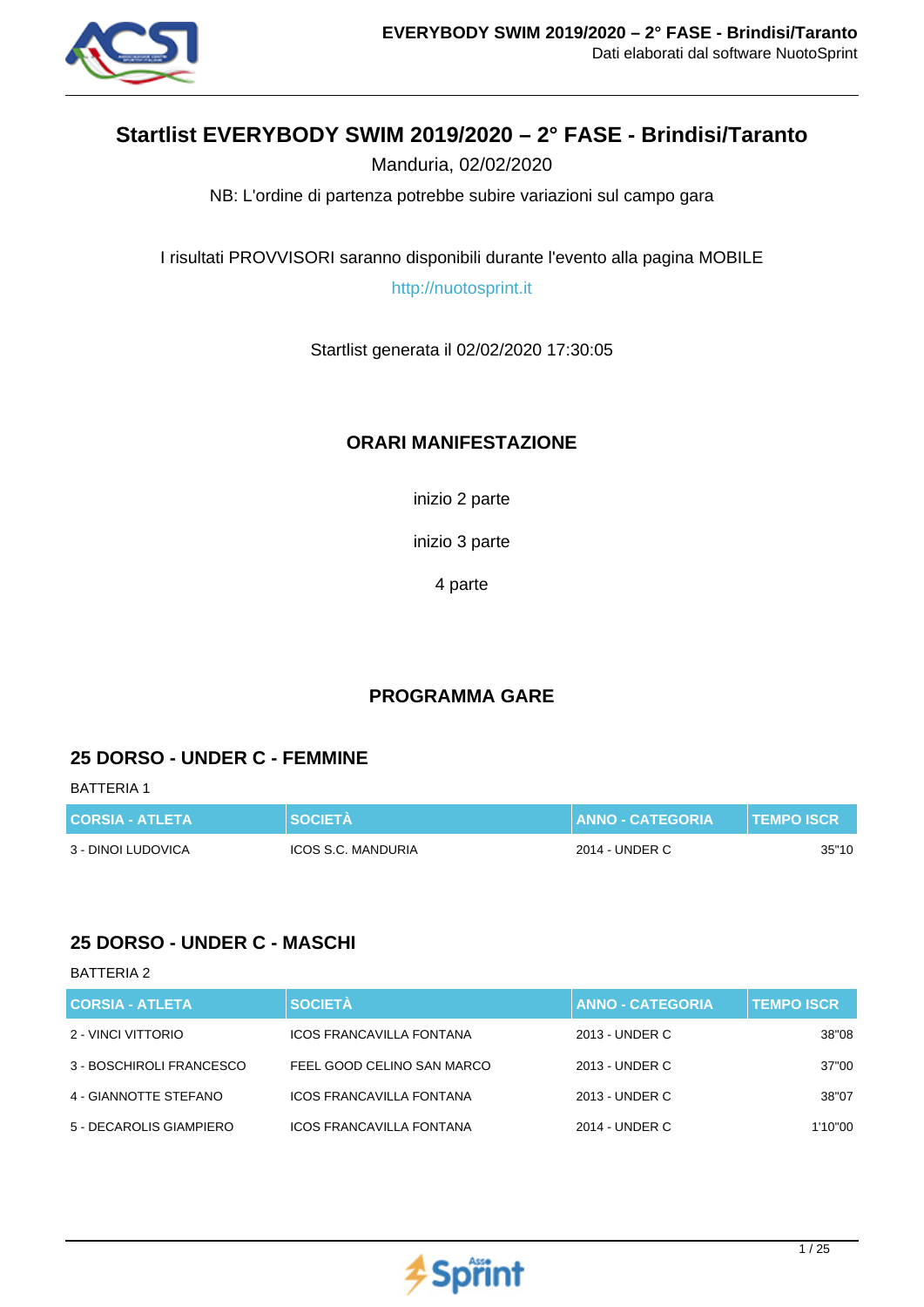

### BATTERIA 3

| <b>CORSIA - ATLETA</b>    | <b>SOCIETÀ</b>                  | <b>ANNO - CATEGORIA</b> | <b>TEMPO ISCR.</b> |
|---------------------------|---------------------------------|-------------------------|--------------------|
| 1 - FAGGIANA DARIO        | ICOS FRANCAVILLA FONTANA        | 2013 - UNDER C          | 35"01              |
| 2 - DECATALDO ANDREA      | ICOS S.C. MANDURIA              | 2013 - UNDER C          | 30"37              |
| 3 - ORLANDO PIERFRANCESCO | ICOS FRANCAVILLA FONTANA        | 2013 - UNDER C          | 30"00              |
| 4 - TODERO GIUSEPPE       | <b>ICOS FRANCAVILLA FONTANA</b> | 2013 - UNDER C          | 30"08              |
| 5 - MARULLI VITO          | FEEL GOOD CELINO SAN MARCO      | 2013 - UNDER C          | 33"03              |

#### BATTERIA 4

| <b>CORSIA - ATLETA</b>   | <b>SOCIETÀ</b>                  | <b>ANNO - CATEGORIA</b> | <b>TEMPO ISCR</b> |
|--------------------------|---------------------------------|-------------------------|-------------------|
| 1 - TONDO GIULIO ALFREDO | ICOS S.C. MANDURIA              | 2013 - UNDER C          | 29"87             |
| 2 - GRECO FRANCESCO      | FEEL GOOD CELINO SAN MARCO      | 2013 - UNDER C          | 27"08             |
| 3 - LORUSSO GIULIO       | ICOS FRANCAVILLA FONTANA        | 2013 - UNDER C          | 24"00             |
| 4 - MARAZIA MICHELE      | FEEL GOOD CELINO SAN MARCO      | 2013 - UNDER C          | 27"00             |
| 5 - OCCHILUPO EUGENIO    | ICOS S.C. MANDURIA              | 2013 - UNDER C          | 29"86             |
| 6 - CALABRESE COSIMO     | <b>ICOS FRANCAVILLA FONTANA</b> | 2013 - UNDER C          | 30"00             |

# **25 DORSO - ESORDIENTI C1 - FEMMINE**

#### BATTERIA 5

| <b>CORSIA - ATLETA</b> | <b>SOCIETÀ</b>                  | <b>ANNO - CATEGORIA</b> | <b>TEMPO ISCR</b> |
|------------------------|---------------------------------|-------------------------|-------------------|
| 1 - MARINELLI GRETA    | <b>ICOS FRANCAVILLA FONTANA</b> | 2013 - ESORDIENTI C1    | 1'00"00           |
| 2 - VITALE BIANCA      | <b>ICOS FRANCAVILLA FONTANA</b> | 2013 - ESORDIENTI C1    | 41"00             |
| 3 - MUOLO ROSY         | <b>ICOS FRANCAVILLA FONTANA</b> | 2013 - ESORDIENTI C1    | 36"00             |
| 4 - CONVERTINI GIULIA  | <b>ICOS FRANCAVILLA FONTANA</b> | 2013 - ESORDIENTI C1    | 40"00             |
| 5 - ERRICO MARTA       | <b>ICOS FRANCAVILLA FONTANA</b> | 2013 - ESORDIENTI C1    | 44"00             |
| 6 - CANDITA GIULIA     | <b>ICOS FRANCAVILLA FONTANA</b> | 2013 - ESORDIENTI C1    | 1'00"00           |

| <b>CORSIA - ATLETA</b>      | <b>SOCIETÀ</b>                  | <b>ANNO - CATEGORIA</b> | <b>TEMPO ISCR</b> |
|-----------------------------|---------------------------------|-------------------------|-------------------|
| 1 - RIBEZZO GIORGIA         | ICOS S.C. MANDURIA              | 2013 - ESORDIENTI C1    | 35"00             |
| 2 - TODARO GIULIA           | <b>ICOS FRANCAVILLA FONTANA</b> | 2013 - ESORDIENTI C1    | 30"00             |
| 3 - LUDOVICO MARIA GIOVANNA | <b>ICOS FRANCAVILLA FONTANA</b> | 2013 - ESORDIENTI C1    | 30"00             |

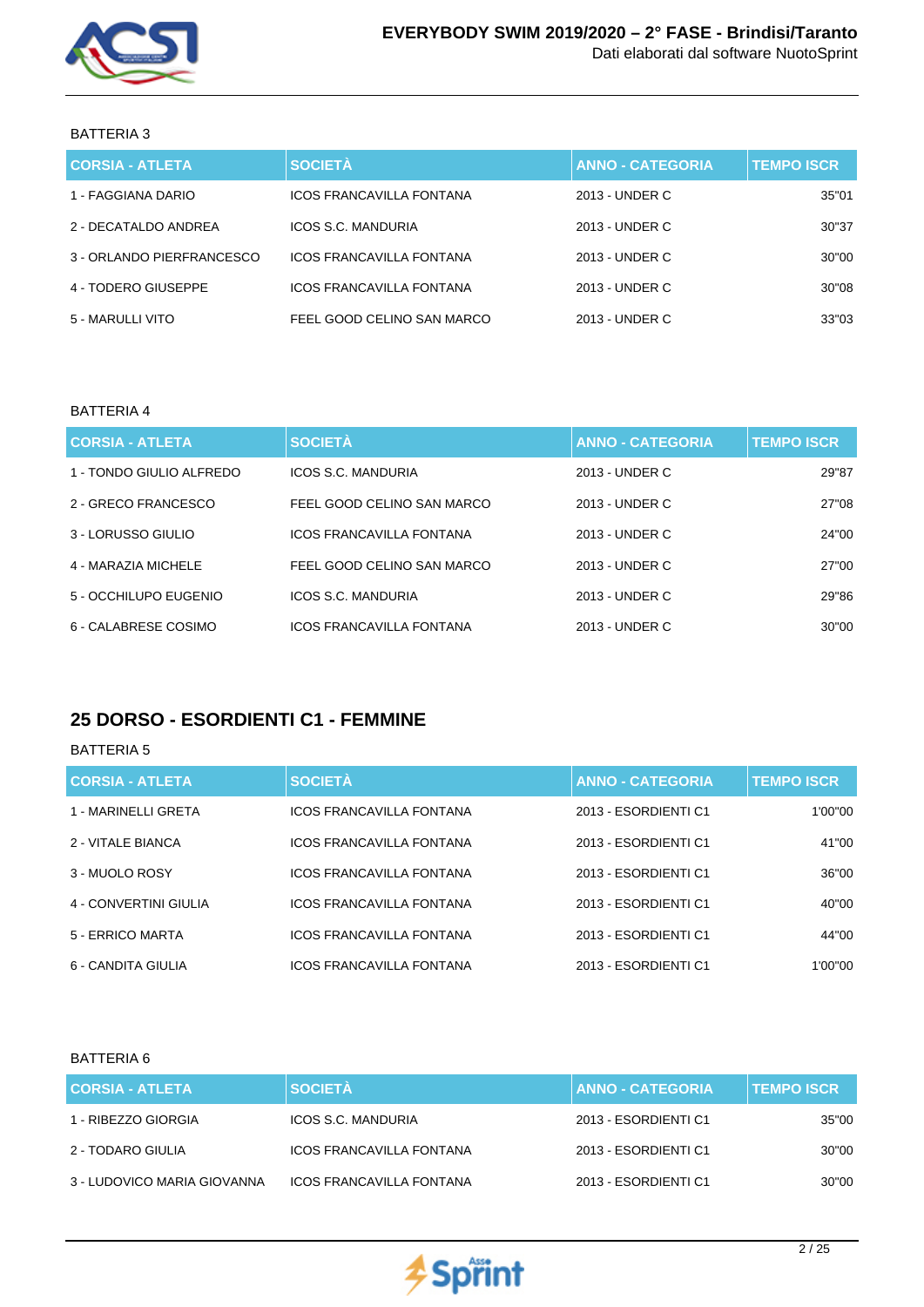

| 4 - GENTILE GINEVRA | ICOS FRANCAVILLA FONTANA | 2013 - ESORDIENTI C1 | 30"00 |
|---------------------|--------------------------|----------------------|-------|
| 5 - STANO MELISSA   | ICOS S.C. MANDURIA       | 2013 - ESORDIENTI C1 | 32"50 |
| 6 - D'AMICO GINEVRA | ICOS FRANCAVILLA FONTANA | 2013 - ESORDIENTI C1 | 35"00 |

# **25 DORSO - ESORDIENTI C1 - MASCHI**

BATTERIA 7

| <b>CORSIA - ATLETA</b>     | <b>SOCIETÀ</b>                  | <b>ANNO - CATEGORIA</b> | <b>TEMPO ISCR.</b> |
|----------------------------|---------------------------------|-------------------------|--------------------|
| 2 - BALDASSARRE ANTONIO    | FEEL GOOD CELINO SAN MARCO      | 2012 - ESORDIENTI C1    | 40"00              |
| 3 - MARELLI LUIGI          | <b>ICOS FRANCAVILLA FONTANA</b> | 2012 - ESORDIENTI C1    | 33"06              |
| 4 - CARLINO GIOVANNI MARCO | FEEL GOOD CELINO SAN MARCO      | 2012 - ESORDIENTI C1    | 35"00              |
| 5 - GRASSI MATTEO          | FEEL GOOD CELINO SAN MARCO      | 2012 - ESORDIENTI C1    | 45"00              |

#### BATTERIA 8

| <b>CORSIA - ATLETA</b> | <b>SOCIETÀ</b>                  | <b>ANNO - CATEGORIA</b> | <b>TEMPO ISCR</b> |
|------------------------|---------------------------------|-------------------------|-------------------|
| 1 - MARULLI MATTIA     | FEEL GOOD CELINO SAN MARCO      | 2012 - ESORDIENTI C1    | 31"02             |
| 2 - IMPERIALE RICCARDO | <b>ICOS FRANCAVILLA FONTANA</b> | 2012 - ESORDIENTI C1    | 30"00             |
| 3 - SAMMARCO DANIELE   | ICOS S.C. MANDURIA              | 2012 - ESORDIENTI C1    | 28"60             |
| 4 - ESPOSITO ISMAELE   | FEEL GOOD CELINO SAN MARCO      | 2012 - ESORDIENTI C1    | 29"01             |
| 5 - CONSALVO FRANCESCO | FEEL GOOD CELINO SAN MARCO      | 2012 - ESORDIENTI C1    | 30"00             |

| <b>CORSIA - ATLETA</b>  | <b>SOCIETÀ</b>                  | <b>ANNO - CATEGORIA</b> | <b>TEMPO ISCR</b> |
|-------------------------|---------------------------------|-------------------------|-------------------|
| 1 - ROTONDO FRANCESCO   | <b>ICOS FRANCAVILLA FONTANA</b> | 2012 - ESORDIENTI C1    | 27"00             |
| 2 - EPIFANI ANDREA      | FEEL GOOD CELINO SAN MARCO      | 2012 - ESORDIENTI C1    | 26"02             |
| 3 - CITO ALESSANDRO     | FEEL GOOD CELINO SAN MARCO      | 2012 - ESORDIENTI C1    | 23"60             |
| 4 - IPPOLITO PAOLO      | <b>ICOS FRANCAVILLA FONTANA</b> | 2012 - ESORDIENTI C1    | 25"00             |
| 5 - LAUDADIO LUIGI      | <b>ICOS FRANCAVILLA FONTANA</b> | 2012 - ESORDIENTI C1    | 26"05             |
| 6 - CAPODIFERRO ANTONIO | <b>ICOS FRANCAVILLA FONTANA</b> | 2012 - ESORDIENTI C1    | 28"00             |

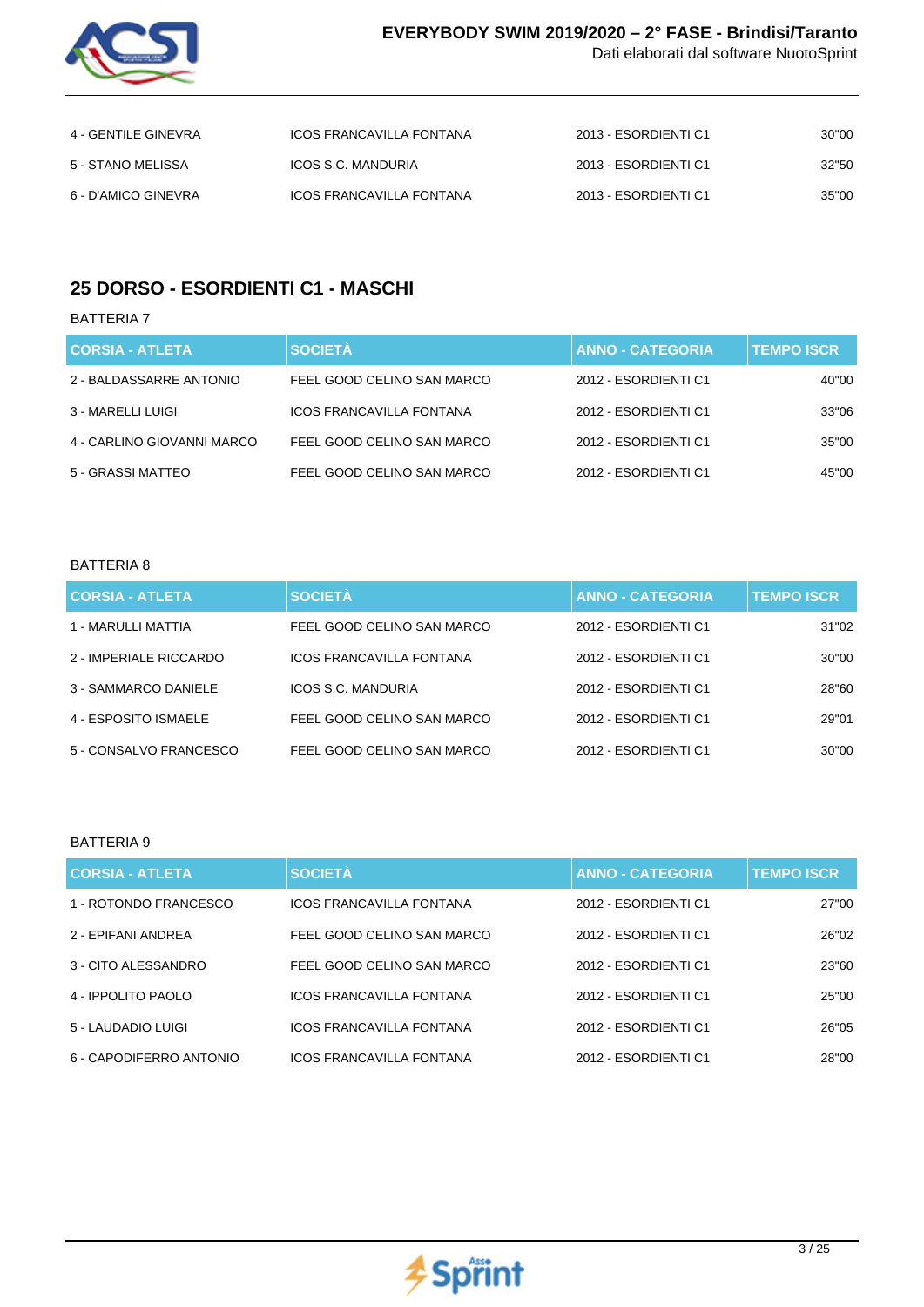

# **25 STILE LIBERO - UNDER C - MASCHI**

### BATTERIA 10

| <b>CORSIA - ATLETA</b> | <b>SOCIETÀ</b>                  | <b>ANNO - CATEGORIA</b> | <b>TEMPO ISCR</b> |
|------------------------|---------------------------------|-------------------------|-------------------|
| 2 - BUNGARO GIULIO     | <b>ICOS FRANCAVILLA FONTANA</b> | 2013 - UNDER C          | 45"00             |
| 3 - LIUZZI VINCENZO    | ICOS FRANCAVILLA FONTANA        | 2013 - UNDER C          | 32"03             |
| 4 - GRECO FRANCESCO    | FEEL GOOD CELINO SAN MARCO      | 2013 - UNDER C          | 40"00             |

#### BATTERIA 11

| <b>CORSIA - ATLETA</b>  | <b>SOCIETÀ</b>                  | <b>ANNO - CATEGORIA</b> | <b>TEMPO ISCR.</b> |
|-------------------------|---------------------------------|-------------------------|--------------------|
| 2 - TODERO GIUSEPPE     | <b>ICOS FRANCAVILLA FONTANA</b> | 2013 - UNDER C          | 27"08              |
| 3 - CALABRESE COSIMO    | <b>ICOS FRANCAVILLA FONTANA</b> | 2013 - UNDER C          | 25"00              |
| 4 - MARAZIA MICHELE     | FEEL GOOD CELINO SAN MARCO      | 2013 - UNDER C          | 26"05              |
| 5 - DIMAGLI DIEGO SISTO | ICOS S.C. MANDURIA              | 2014 - UNDER C          | 32"03              |

# **25 STILE LIBERO - ESORDIENTI C1 - FEMMINE**

#### BATTERIA 12

| <b>CORSIA - ATLETA</b>   | <b>SOCIETÀ</b>                  | <b>ANNO - CATEGORIA</b> | <b>TEMPO ISCR</b> |
|--------------------------|---------------------------------|-------------------------|-------------------|
| 2 - GIANNOCCARO CARLOTTA | <b>ICOS FRANCAVILLA FONTANA</b> | 2013 - ESORDIENTI C1    | 35"00             |
| 3 - TODARO GIULIA        | <b>ICOS FRANCAVILLA FONTANA</b> | 2013 - ESORDIENTI C1    | 28"00             |
| 4 - STANO MELISSA        | ICOS S.C. MANDURIA              | 2013 - ESORDIENTI C1    | 29"12             |
| 5 - MARINELLI GRETA      | ICOS FRANCAVILLA FONTANA        | 2013 - ESORDIENTI C1    | 45"00             |

| <b>CORSIA - ATLETA</b>      | <b>SOCIETÀ</b>                  | <b>ANNO - CATEGORIA</b> | <b>TEMPO ISCR</b> |
|-----------------------------|---------------------------------|-------------------------|-------------------|
| 2 - VITALE BIANCA           | <b>ICOS FRANCAVILLA FONTANA</b> | 2013 - ESORDIENTI C1    | 27"03             |
| 3 - GENTILE GINEVRA         | <b>ICOS FRANCAVILLA FONTANA</b> | 2013 - ESORDIENTI C1    | 25"00             |
| 4 - LUDOVICO MARIA GIOVANNA | <b>ICOS FRANCAVILLA FONTANA</b> | 2013 - ESORDIENTI C1    | 27"00             |
| 5 - D'AMICO GINEVRA         | <b>ICOS FRANCAVILLA FONTANA</b> | 2013 - ESORDIENTI C1    | 27"04             |

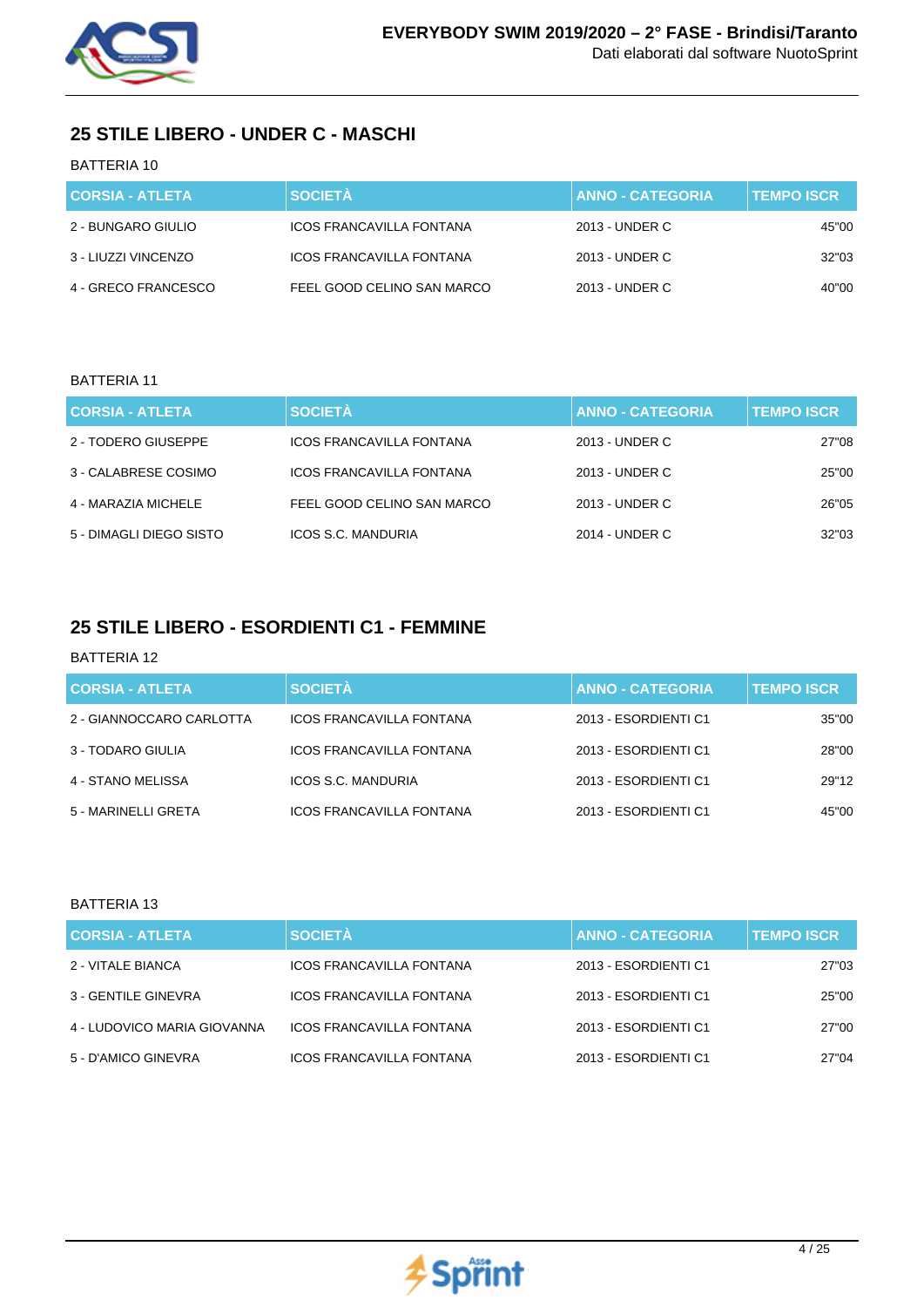

# **25 STILE LIBERO - ESORDIENTI C1 - MASCHI**

BATTERIA 14

| <b>CORSIA - ATLETA</b> | <b>SOCIETÀ</b>                  | <b>ANNO - CATEGORIA</b> | <b>TEMPO ISCR</b> |
|------------------------|---------------------------------|-------------------------|-------------------|
| 1 - CALO' STEFANO      | <b>ICOS S.C. MANDURIA</b>       | 2012 - ESORDIENTI C1    | 31"98             |
| 2 - PERRUCCI RICCARDO  | ICOS S.C. MANDURIA              | 2012 - ESORDIENTI C1    | 29"09             |
| 3 - EPIFANI ANDREA     | FEEL GOOD CELINO SAN MARCO      | 2012 - ESORDIENTI C1    | 26"00             |
| 4 - CHIMIENTI GIULIO   | ICOS S.C. MANDURIA              | 2012 - ESORDIENTI C1    | 26"70             |
| 5 - CALABRESE MATTIA   | ICOS S.C. MANDURIA              | 2012 - ESORDIENTI C1    | 30"28             |
| 6 - LILLO GABRIEL      | <b>ICOS FRANCAVILLA FONTANA</b> | 2012 - ESORDIENTI C1    | 55"00             |

### BATTERIA 15

| <b>CORSIA - ATLETA</b>  | <b>SOCIETÀ</b>                  | <b>ANNO - CATEGORIA</b> | <b>TEMPO ISCR.</b> |
|-------------------------|---------------------------------|-------------------------|--------------------|
| 1 - CAPODIFERRO ANTONIO | ICOS FRANCAVILLA FONTANA        | 2012 - ESORDIENTI C1    | 25"00              |
| 2 - ROTONDO FRANCESCO   | <b>ICOS FRANCAVILLA FONTANA</b> | 2012 - ESORDIENTI C1    | 25"00              |
| 3 - RITELLA DOMENICO    | <b>ICOS FRANCAVILLA FONTANA</b> | 2012 - ESORDIENTI C1    | 22"00              |
| 4 - DONNALOIA MATTIA    | <b>ICOS FRANCAVILLA FONTANA</b> | 2012 - ESORDIENTI C1    | 23"00              |
| 5 - LOSAVIO FRANCESCO   | <b>ICOS FRANCAVILLA FONTANA</b> | 2012 - ESORDIENTI C1    | 25"00              |
| 6 - LAUDADIO LUIGI      | <b>ICOS FRANCAVILLA FONTANA</b> | 2012 - ESORDIENTI C1    | 25"02              |

### BATTERIA 16

| <b>CORSIA - ATLETA</b> | <b>SOCIETÀ</b>                  | <b>ANNO - CATEGORIA</b> | <b>TEMPO ISCR</b> |
|------------------------|---------------------------------|-------------------------|-------------------|
| 1 - ROMA ANDREA        | <b>ICOS FRANCAVILLA FONTANA</b> | 2012 - ESORDIENTI C1    | 21"00             |
| 2 - IPPOLITO PAOLO     | <b>ICOS FRANCAVILLA FONTANA</b> | 2012 - ESORDIENTI C1    | 20"00             |
| 3 - DELL'ATTI NICOLO'  | <b>ICOS FRANCAVILLA FONTANA</b> | 2012 - ESORDIENTI C1    | 18"02             |
| 4 - DI NOI MATTIA      | ICOS S.C. MANDURIA              | 2012 - ESORDIENTI C1    | 18"89             |
| 5 - GIOIA GABRIELE     | <b>ICOS FRANCAVILLA FONTANA</b> | 2012 - ESORDIENTI C1    | 20"06             |
| 6 - CITO ALESSANDRO    | FEEL GOOD CELINO SAN MARCO      | 2012 - ESORDIENTI C1    | 21"06             |

# **25 RANA - UNDER C - MASCHI**

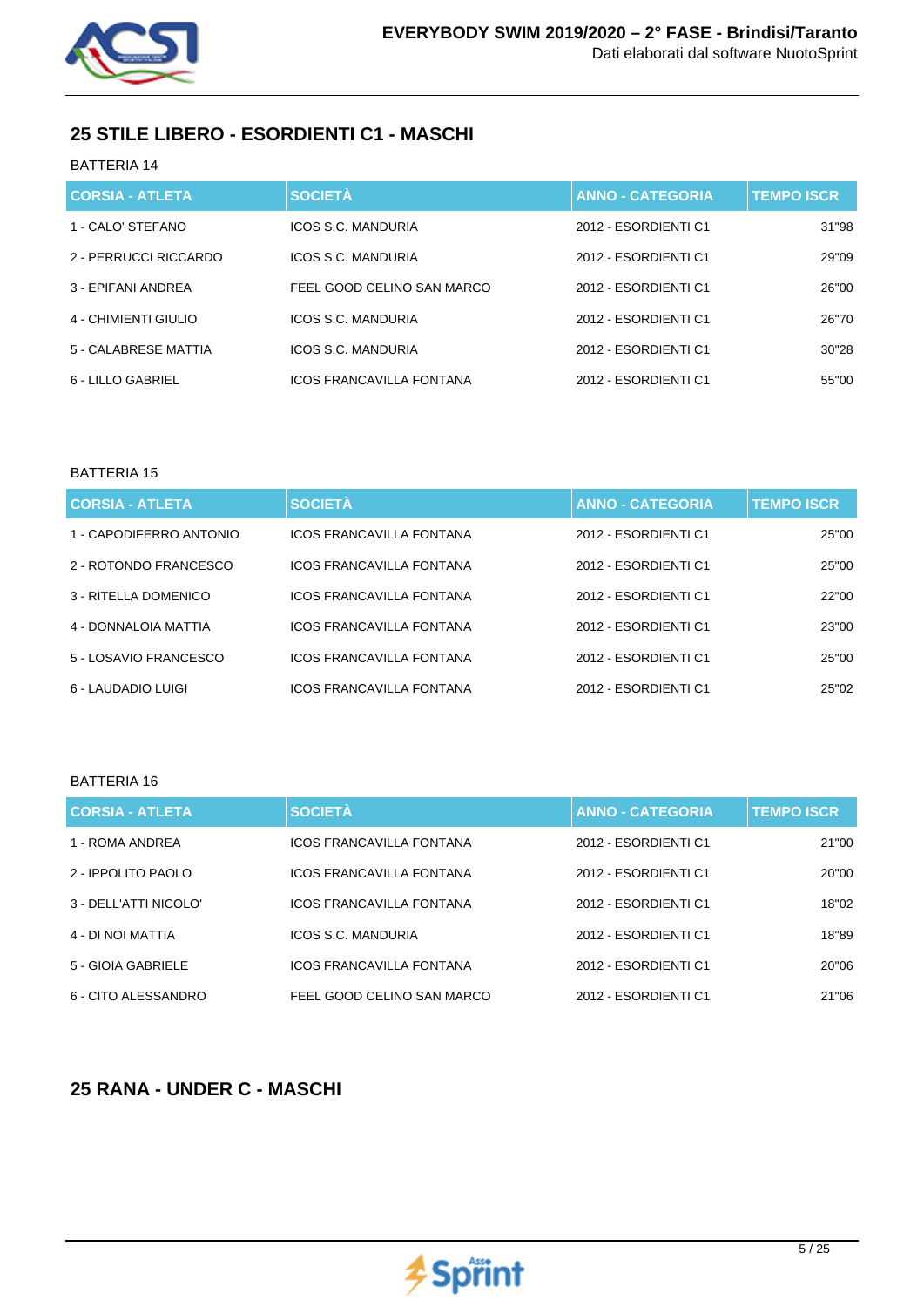

### BATTERIA 17

| <b>CORSIA - ATLETA</b>    | <b>SOCIETÀ</b>                  | <b>ANNO - CATEGORIA</b> | <b>TEMPO ISCR</b> |
|---------------------------|---------------------------------|-------------------------|-------------------|
| 1 - FAGGIANA DARIO        | <b>ICOS FRANCAVILLA FONTANA</b> | 2013 - UNDER C          | 44"01             |
| 2 - LIUZZI VINCENZO       | <b>ICOS FRANCAVILLA FONTANA</b> | 2013 - UNDER C          | 41"03             |
| 3 - ORLANDO PIERFRANCESCO | <b>ICOS FRANCAVILLA FONTANA</b> | 2013 - UNDER C          | 33"00             |
| 4 - LORUSSO GIULIO        | <b>ICOS FRANCAVILLA FONTANA</b> | 2013 - UNDER C          | 33"00             |
| 5 - VINCI VITTORIO        | <b>ICOS FRANCAVILLA FONTANA</b> | 2013 - UNDER C          | 42"00             |
| 6 - GIANNOTTE STEFANO     | ICOS FRANCAVILLA FONTANA        | 2013 - UNDER C          | 55"00             |

## **25 RANA - ESORDIENTI C1 - FEMMINE**

### BATTERIA 18

| <b>CORSIA - ATLETA</b>   | <b>SOCIETA</b>           | <b>ANNO - CATEGORIA</b> | <b>TEMPO ISCR</b> |
|--------------------------|--------------------------|-------------------------|-------------------|
| 3 - GIANNOCCARO CARLOTTA | ICOS FRANCAVILLA FONTANA | 2013 - ESORDIENTI C1    | 50"00             |

## **25 RANA - ESORDIENTI C1 - MASCHI**

#### BATTERIA 19

| <b>CORSIA - ATLETA</b>     | <b>SOCIETÀ</b>                  | <b>ANNO - CATEGORIA</b> | <b>TEMPO ISCR</b> |
|----------------------------|---------------------------------|-------------------------|-------------------|
| 2 - CONSALVO FRANCESCO     | FEEL GOOD CELINO SAN MARCO      | 2012 - ESORDIENTI C1    | 43"08             |
| 3 - CARLINO GIOVANNI MARCO | FEEL GOOD CELINO SAN MARCO      | 2012 - ESORDIENTI C1    | 38"05             |
| 4 - MARELLI LUIGI          | <b>ICOS FRANCAVILLA FONTANA</b> | 2012 - ESORDIENTI C1    | 42"00             |
| 5 - IMPERIALE RICCARDO     | ICOS FRANCAVILLA FONTANA        | 2012 - ESORDIENTI C1    | 44"00             |

| CORSIA - ATLETA      | <b>SOCIETÀ</b>                  | <b>ANNO - CATEGORIA</b> | <b>TEMPO ISCR</b> |
|----------------------|---------------------------------|-------------------------|-------------------|
| 2 - GIOIA GABRIELE   | <b>ICOS FRANCAVILLA FONTANA</b> | 2012 - ESORDIENTI C1    | 32"00             |
| 3 - DI NOI MATTIA    | ICOS S.C. MANDURIA              | 2012 - ESORDIENTI C1    | 27"09             |
| 4 - RITELLA DOMENICO | <b>ICOS FRANCAVILLA FONTANA</b> | 2012 - ESORDIENTI C1    | 30"00             |
| 5 - CHIMIENTI GIULIO | ICOS S.C. MANDURIA              | 2012 - ESORDIENTI C1    | 35"25             |

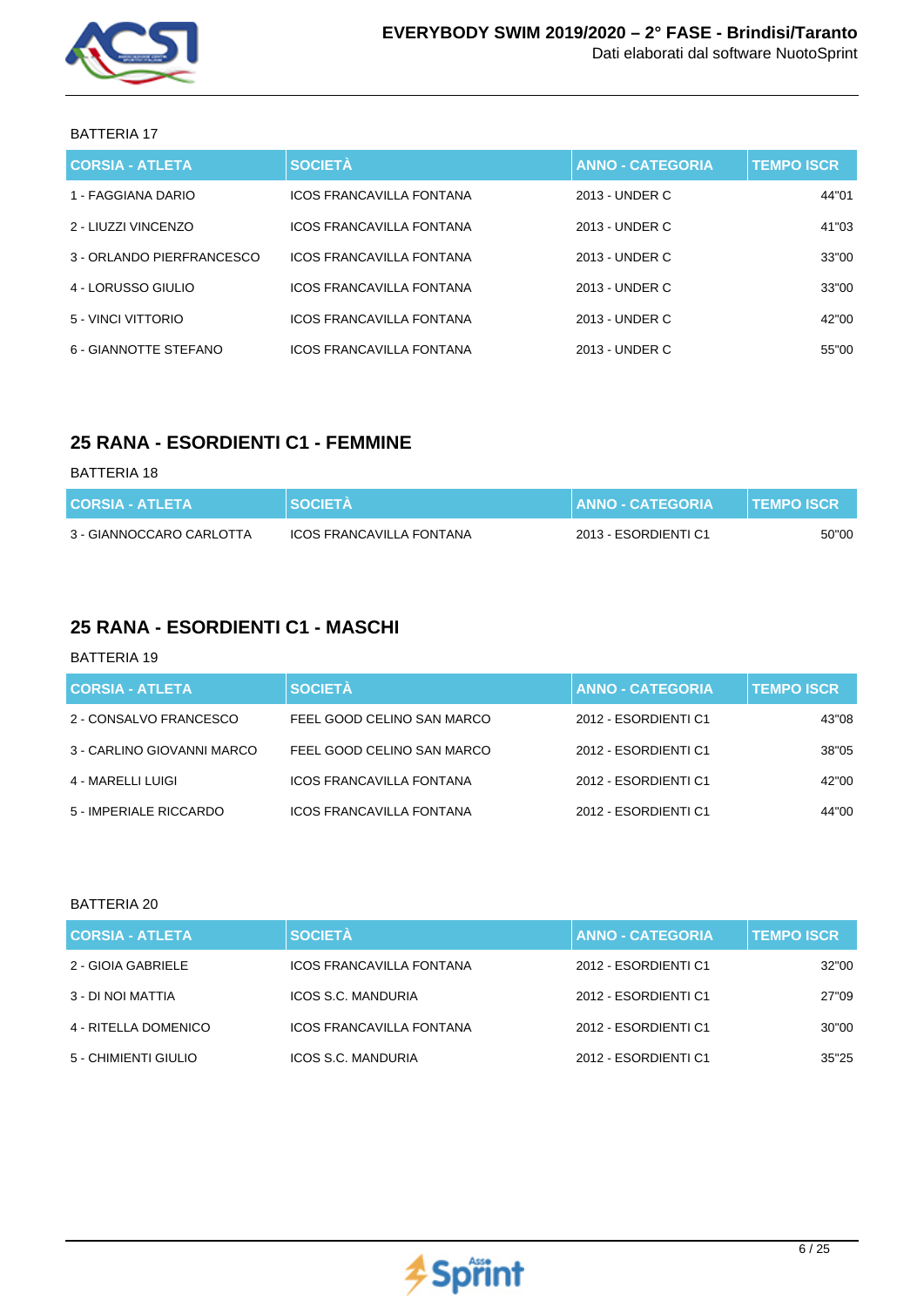

# **25 FARFALLA - ESORDIENTI C1 - FEMMINE**

### BATTERIA 21

| <b>CORSIA - ATLETA</b> | <b>SOCIETA</b>           | <b>I ANNO - CATEGORIA '</b> | <b>TEMPO ISCR</b> |
|------------------------|--------------------------|-----------------------------|-------------------|
| 3 - MUOLO ROSY         | ICOS FRANCAVILLA FONTANA | 2013 - ESORDIENTI C1        | 45"00             |

## **25 FARFALLA - ESORDIENTI C1 - MASCHI**

### BATTERIA 22

| <b>CORSIA - ATLETA</b> | <b>SOCIETÀ</b>                  | <b>ANNO - CATEGORIA</b> | <b>TEMPO ISCR</b> |
|------------------------|---------------------------------|-------------------------|-------------------|
| 2 - LOSAVIO FRANCESCO  | <b>ICOS FRANCAVILLA FONTANA</b> | 2012 - ESORDIENTI C1    | 30"00             |
| 3 - DONNALOIA MATTIA   | ICOS FRANCAVILLA FONTANA        | 2012 - ESORDIENTI C1    | 22"00             |
| 4 - DELL'ATTI NICOLO'  | <b>ICOS FRANCAVILLA FONTANA</b> | 2012 - ESORDIENTI C1    | 24"00             |

### inizio 2 parte

### **25 DORSO - ESORDIENTI C2 - FEMMINE**

### BATTERIA 23

| <b>CORSIA - ATLETA</b> | <b>SOCIETÀ</b>                  | <b>ANNO - CATEGORIA</b> | <b>TEMPO ISCR</b> |
|------------------------|---------------------------------|-------------------------|-------------------|
| 2 - ROSSELLI VIRGINIA  | <b>ICOS FRANCAVILLA FONTANA</b> | 2012 - ESORDIENTI C2    | 38"00             |
| 3 - DANUCCI GIULIA     | ICOS FRANCAVILLA FONTANA        | 2012 - ESORDIENTI C2    | 35"00             |
| 4 - GIORDANO DAIANA    | <b>ICOS FRANCAVILLA FONTANA</b> | 2012 - ESORDIENTI C2    | 37"00             |
| 5 - GALLO GRETA        | <b>ICOS FRANCAVILLA FONTANA</b> | 2012 - ESORDIENTI C2    | 38"00             |

| CORSIA - ATLETA           | <b>SOCIETÀ</b>                  | <b>ANNO - CATEGORIA</b> | <b>TEMPO ISCR</b> |
|---------------------------|---------------------------------|-------------------------|-------------------|
| 2 - LEONARDINI GIULIA     | <b>ICOS FRANCAVILLA FONTANA</b> | 2012 - ESORDIENTI C2    | 30"00             |
| 3 - ZINGARELLI ALESSANDRA | <b>ICOS FRANCAVILLA FONTANA</b> | 2012 - ESORDIENTI C2    | 25"00             |
| 4 - LIGORIO BENEDETTA     | ICOS S.C. MANDURIA              | 2012 - ESORDIENTI C2    | 27"78             |
| 5 - SAPONANGELO ZOE MARIA | <b>ICOS FRANCAVILLA FONTANA</b> | 2012 - ESORDIENTI C2    | 34"00             |

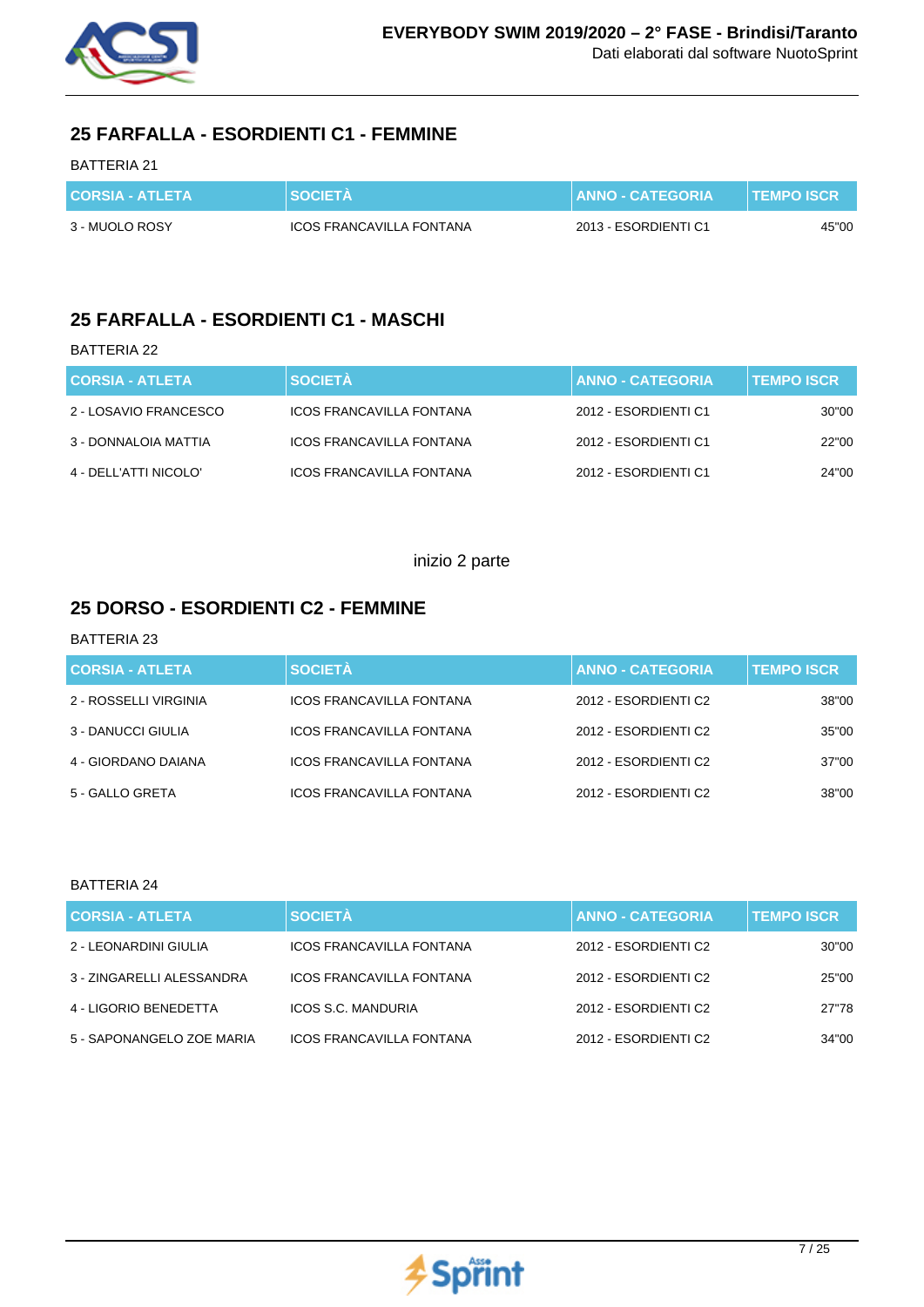

## **25 DORSO - ESORDIENTI C2 - MASCHI**

### BATTERIA 25

| <b>CORSIA - ATLETA</b>    | <b>SOCIETÀ</b>                  | <b>ANNO - CATEGORIA</b> | <b>TEMPO ISCR</b> |
|---------------------------|---------------------------------|-------------------------|-------------------|
| 1 - CARRIERE BENEDETTO    | FEEL GOOD CELINO SAN MARCO      | 2011 - ESORDIENTI C2    | 50"00             |
| 2 - SCHITO MARCO          | FEEL GOOD CELINO SAN MARCO      | 2011 - ESORDIENTI C2    | 40"00             |
| 3 - BOSCHIROLI ALESSANDRO | FEEL GOOD CELINO SAN MARCO      | 2011 - ESORDIENTI C2    | 30"00             |
| 4 - CARDINALE VALENTINA   | <b>ICOS FRANCAVILLA FONTANA</b> | 2011 - ESORDIENTI C2    | 35"00             |
| 5 - STOMEO DAVIDE         | FEEL GOOD CELINO SAN MARCO      | 2011 - ESORDIENTI C2    | 40"00             |
| 6 - PULLI TOMMASO         | FEEL GOOD CELINO SAN MARCO      | 2011 - ESORDIENTI C2    | 50"00             |

### BATTERIA 26

| <b>CORSIA - ATLETA</b>   | <b>SOCIETÀ</b>                  | <b>ANNO - CATEGORIA</b> | <b>TEMPO ISCR</b> |
|--------------------------|---------------------------------|-------------------------|-------------------|
| 1 - MAGGI JACOPO         | FEEL GOOD CELINO SAN MARCO      | 2011 - ESORDIENTI C2    | 29"04             |
| 2 - CORLIANÒ DAVIDE      | FEEL GOOD CELINO SAN MARCO      | 2011 - ESORDIENTI C2    | 26"00             |
| 3 - DE VIRGILIS VINCENZO | <b>ICOS FRANCAVILLA FONTANA</b> | 2011 - ESORDIENTI C2    | 25"00             |
| 4 - LOMARTIRE PAOLO      | ICOS S.C. MANDURIA              | 2011 - ESORDIENTI C2    | 25"04             |
| 5 - BUONFRATE DONATO     | FEEL GOOD CELINO SAN MARCO      | 2011 - ESORDIENTI C2    | 26"03             |
| 6 - DITINCO GIUSEPPE     | <b>ICOS FRANCAVILLA FONTANA</b> | 2011 - ESORDIENTI C2    | 30"00             |

### BATTERIA 27

| <b>CORSIA - ATLETA</b>   | <b>SOCIETÀ</b>                  | <b>ANNO - CATEGORIA</b> | <b>TEMPO ISCR</b> |
|--------------------------|---------------------------------|-------------------------|-------------------|
| 1 - VITALE FEDERICO      | <b>ICOS FRANCAVILLA FONTANA</b> | 2011 - ESORDIENTI C2    | 24"08             |
| 2 - LANZILOTTA GABRIELE  | <b>ICOS FRANCAVILLA FONTANA</b> | 2011 - ESORDIENTI C2    | 24"00             |
| 3 - PALMISANO COSTANTINO | <b>ICOS FRANCAVILLA FONTANA</b> | 2011 - ESORDIENTI C2    | 22"00             |
| 4 - PERSICHELLA RAFFAELE | <b>ICOS FRANCAVILLA FONTANA</b> | 2011 - ESORDIENTI C2    | 23"00             |
| 5 - COSTANTINO VINCENZO  | <b>ICOS FRANCAVILLA FONTANA</b> | 2011 - ESORDIENTI C2    | 24"00             |
| 6 - PULIERI GIOVANNI     | <b>ICOS FRANCAVILLA FONTANA</b> | 2011 - ESORDIENTI C2    | 25"00             |

### **25 RANA - ESORDIENTI C2 - FEMMINE**

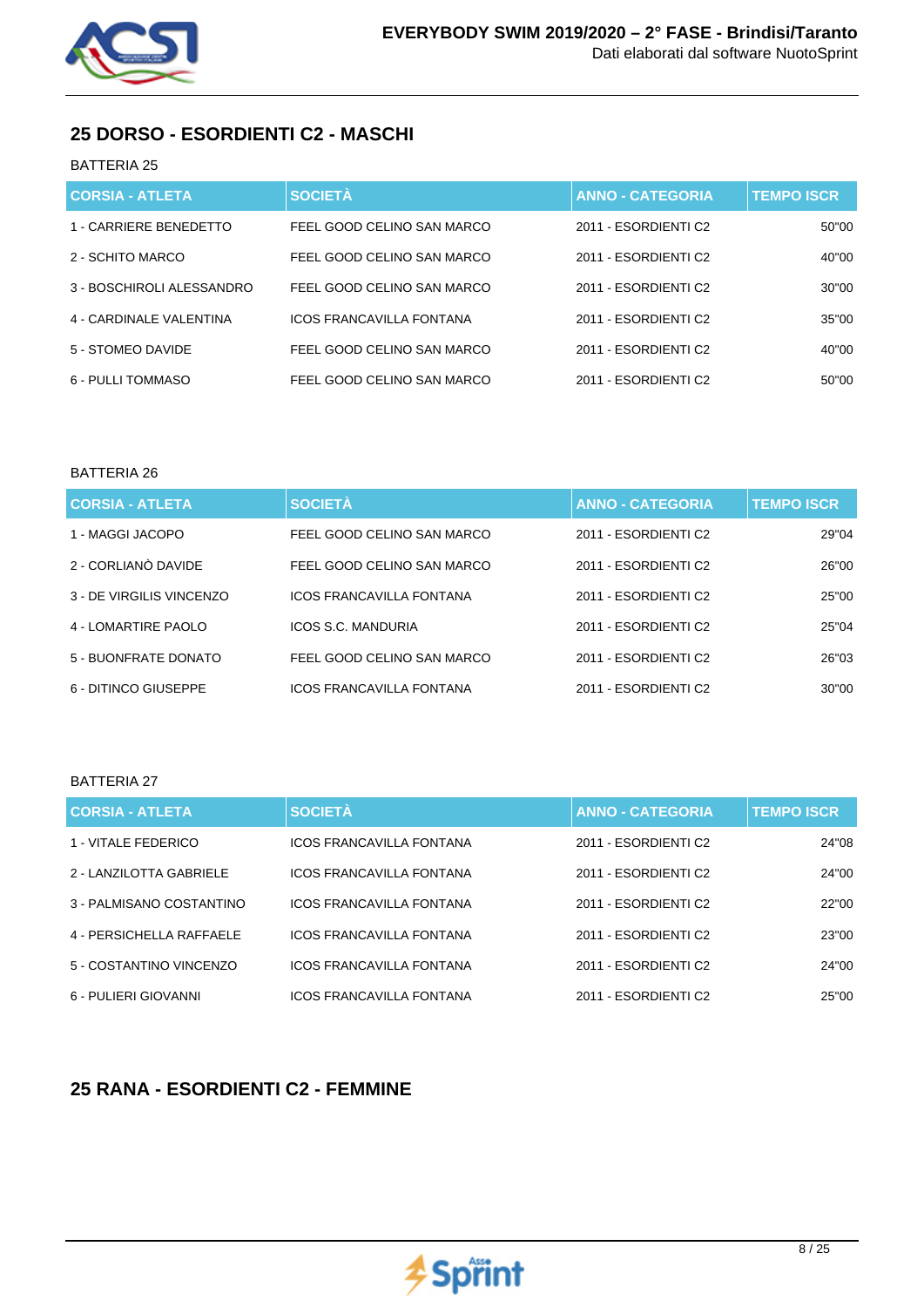

### BATTERIA 28

| <b>CORSIA - ATLETA</b> | <b>SOCIETÀ</b>                  | <b>ANNO - CATEGORIA</b> | <b>TEMPO ISCR.</b> |
|------------------------|---------------------------------|-------------------------|--------------------|
| 1 - GALLO GRETA        | ICOS FRANCAVILLA FONTANA        | 2012 - ESORDIENTI C2    | 45"00              |
| 2 - VINCI ANNA         | ICOS FRANCAVILLA FONTANA        | 2012 - ESORDIENTI C2    | 39"00              |
| 3 - LIGORIO BENEDETTA  | ICOS S.C. MANDURIA              | 2012 - ESORDIENTI C2    | 35"22              |
| 4 - POTENZA ANNACHIARA | <b>ICOS FRANCAVILLA FONTANA</b> | 2012 - ESORDIENTI C2    | 38"00              |
| 5 - COLETTA GIULIA     | FEEL GOOD CELINO SAN MARCO      | 2012 - ESORDIENTI C2    | 44"00              |

## **25 RANA - ESORDIENTI C2 - MASCHI**

#### BATTERIA 29

| <b>CORSIA - ATLETA</b>    | <b>SOCIETÀ</b>                  | <b>ANNO - CATEGORIA</b> | <b>TEMPO ISCR</b> |
|---------------------------|---------------------------------|-------------------------|-------------------|
| 2 - TRIARICO MARIO        | ICOS FRANCAVILLA FONTANA        | 2011 - ESORDIENTI C2    | 36"00             |
| 3 - PULIERI GIOVANNI      | ICOS FRANCAVILLA FONTANA        | 2011 - ESORDIENTI C2    | 32"00             |
| 4 - VENEZIA GIULIANO      | <b>ICOS FRANCAVILLA FONTANA</b> | 2011 - ESORDIENTI C2    | 35"00             |
| 5 - CACCIATORE GIAN PAOLO | FEEL GOOD CELINO SAN MARCO      | 2011 - ESORDIENTI C2    | 42"00             |

#### BATTERIA 30

| <b>CORSIA - ATLETA</b>  | <b>SOCIETÀ</b>                  | <b>ANNO - CATEGORIA</b> | <b>TEMPO ISCR.</b> |
|-------------------------|---------------------------------|-------------------------|--------------------|
| 2 - ARENA ALBERTO       | ICOS S.C. MANDURIA              | 2011 - ESORDIENTI C2    | 29"18              |
| 3 - LEPORALE STEFANO    | ICOS FRANCAVILLA FONTANA        | 2011 - ESORDIENTI C2    | 24"09              |
| 4 - SAPONARO ANGELO     | ICOS FRANCAVILLA FONTANA        | 2011 - ESORDIENTI C2    | 25"05              |
| 5 - COSTANTINO VINCENZO | <b>ICOS FRANCAVILLA FONTANA</b> | 2011 - ESORDIENTI C2    | 32"00              |

## **25 FARFALLA - ESORDIENTI C2 - FEMMINE**

| <b>CORSIA - ATLETA</b> | <b>SOCIETA</b>           | <b>ANNO - CATEGORIA</b> | <b>TEMPO ISCR</b> |
|------------------------|--------------------------|-------------------------|-------------------|
| 3 - RESTA MELISSA      | ICOS S.C. MANDURIA       | 2012 - ESORDIENTI C2    | 27"31             |
| 4 - VINCI ANNA         | ICOS FRANCAVILLA FONTANA | 2012 - ESORDIENTI C2    | 38"00             |

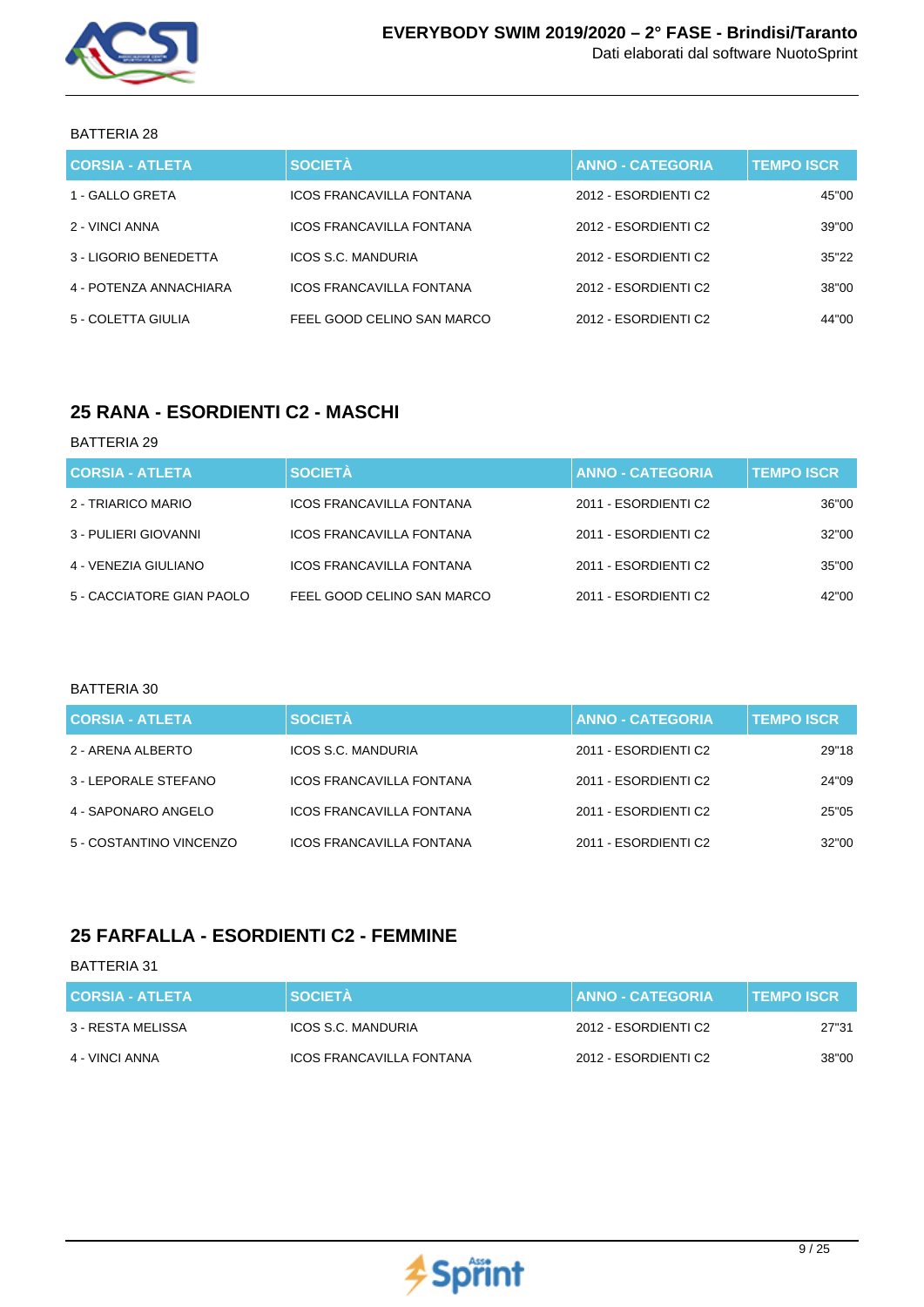

# **25 FARFALLA - ESORDIENTI C2 - MASCHI**

### BATTERIA 32

| <b>CORSIA - ATLETA</b>   | <b>SOCIETÀ</b>                  | <b>ANNO - CATEGORIA</b> | <b>TEMPO ISCR</b> |
|--------------------------|---------------------------------|-------------------------|-------------------|
| 1 - LAGHEZZA MANUEL      | ICOS S.C. MANDURIA              | 2011 - ESORDIENTI C2    | 32"75             |
| 2 - PATISSO STEFANO      | ICOS S.C. MANDURIA              | 2011 - ESORDIENTI C2    | 27"29             |
| 3 - MILIZIA PAOLO        | ICOS S.C. MANDURIA              | 2011 - ESORDIENTI C2    | 25"63             |
| 4 - CINIERI MARCO COSIMO | <b>ICOS FRANCAVILLA FONTANA</b> | 2011 - ESORDIENTI C2    | 26"06             |
| 5 - LOMARTIRE PAOLO      | ICOS S.C. MANDURIA              | 2011 - ESORDIENTI C2    | 27"72             |

# **25 STILE LIBERO - ESORDIENTI C2 - FEMMINE**

#### BATTERIA 33

| <b>CORSIA - ATLETA</b> | <b>SOCIETÀ</b>           | <b>ANNO - CATEGORIA</b> | <b>TEMPO ISCR</b> |
|------------------------|--------------------------|-------------------------|-------------------|
| 2 - CARRIERO FLAVIA    | ICOS FRANCAVILLA FONTANA | 2012 - ESORDIENTI C2    | 55"00             |
| 3 - DANUCCI GIULIA     | ICOS FRANCAVILLA FONTANA | 2012 - ESORDIENTI C2    | 35"00             |
| 4 - URGESI MARGHERITA  | ICOS FRANCAVILLA FONTANA | 2012 - ESORDIENTI C2    | 45"00             |

#### BATTERIA 34

| <b>CORSIA - ATLETA</b>    | <b>SOCIETÀ</b>                  | <b>ANNO - CATEGORIA</b> | <b>TEMPO ISCR</b> |
|---------------------------|---------------------------------|-------------------------|-------------------|
| 2 - ROSSELLI VIRGINIA     | ICOS FRANCAVILLA FONTANA        | 2012 - ESORDIENTI C2    | 35"00             |
| 3 - COLETTA GIULIA        | FEEL GOOD CELINO SAN MARCO      | 2012 - ESORDIENTI C2    | 29"00             |
| 4 - SAPONANGELO ZOE MARIA | <b>ICOS FRANCAVILLA FONTANA</b> | 2012 - ESORDIENTI C2    | 30"00             |
| 5 - GIORDANO DAIANA       | ICOS FRANCAVILLA FONTANA        | 2012 - ESORDIENTI C2    | 35"00             |

| <b>CORSIA - ATLETA</b>    | <b>SOCIETÀ</b>                  | <b>ANNO - CATEGORIA</b> | <b>TEMPO ISCR</b> |
|---------------------------|---------------------------------|-------------------------|-------------------|
| 1 - PANARITI MARIAGRAZIA  | <b>ICOS FRANCAVILLA FONTANA</b> | 2012 - ESORDIENTI C2    | 26"08             |
| 2 - CARROZZO BENEDETTA    | <b>ICOS FRANCAVILLA FONTANA</b> | 2012 - ESORDIENTI C2    | 25"00             |
| 3 - LEONARDINI GIULIA     | <b>ICOS FRANCAVILLA FONTANA</b> | 2012 - ESORDIENTI C2    | 20"00             |
| 4 - ZINGARELLI ALESSANDRA | <b>ICOS FRANCAVILLA FONTANA</b> | 2012 - ESORDIENTI C2    | 20"00             |
| 5 - POTENZA ANNACHIARA    | <b>ICOS FRANCAVILLA FONTANA</b> | 2012 - ESORDIENTI C2    | 25"03             |
| 6 - RESTA MELISSA         | ICOS S.C. MANDURIA              | 2012 - ESORDIENTI C2    | 28"59             |

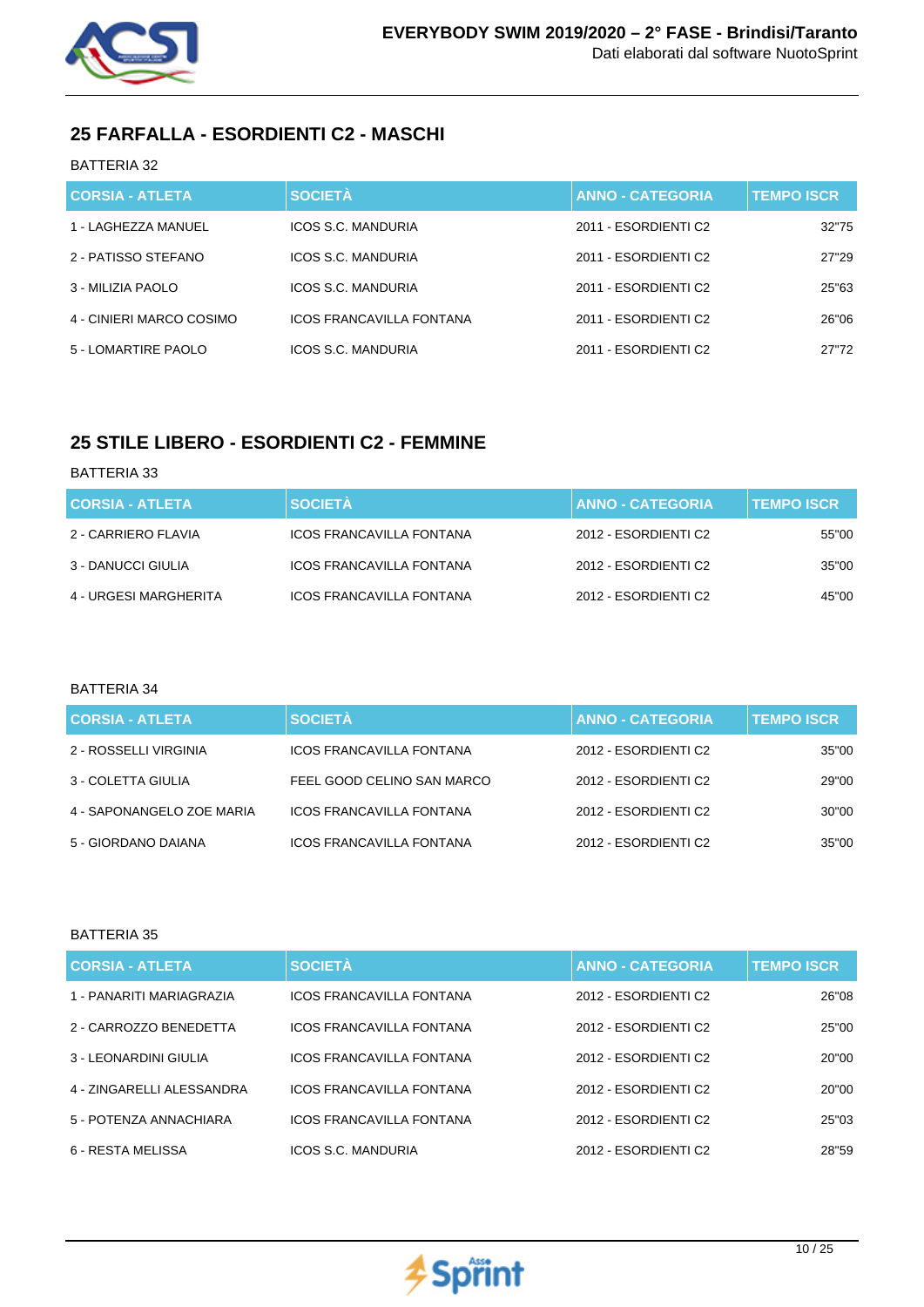

# **25 STILE LIBERO - ESORDIENTI C2 - MASCHI**

BATTERIA 36

| <b>CORSIA - ATLETA</b>    | <b>SOCIETÀ</b>             | <b>ANNO - CATEGORIA</b> | <b>TEMPO ISCR</b> |
|---------------------------|----------------------------|-------------------------|-------------------|
| 2 - SCHITO MARCO          | FEEL GOOD CELINO SAN MARCO | 2011 - ESORDIENTI C2    | 35"00             |
| 3 - MAGGI JACOPO          | FEEL GOOD CELINO SAN MARCO | 2011 - ESORDIENTI C2    | 31"05             |
| 4 - CACCIATORE GIAN PAOLO | FEEL GOOD CELINO SAN MARCO | 2011 - ESORDIENTI C2    | 31"06             |
| 5 - CARRIERE BENEDETTO    | FEEL GOOD CELINO SAN MARCO | 2011 - ESORDIENTI C2    | 40"00             |

#### BATTERIA 37

| <b>CORSIA - ATLETA</b>  | <b>SOCIETÀ</b>                  | <b>ANNO - CATEGORIA</b> | <b>TEMPO ISCR.</b> |
|-------------------------|---------------------------------|-------------------------|--------------------|
| 1 - CARDINALE VALENTINA | ICOS FRANCAVILLA FONTANA        | 2011 - ESORDIENTI C2    | 30"00              |
| 2 - DITINCO GIUSEPPE    | ICOS FRANCAVILLA FONTANA        | 2011 - ESORDIENTI C2    | 28"00              |
| 3 - PATISSO STEFANO     | ICOS S.C. MANDURIA              | 2011 - ESORDIENTI C2    | 26"28              |
| 4 - TRIARICO MARIO      | <b>ICOS FRANCAVILLA FONTANA</b> | 2011 - ESORDIENTI C2    | 27"00              |
| 5 - STOMEO DAVIDE       | FEEL GOOD CELINO SAN MARCO      | 2011 - ESORDIENTI C2    | 30"00              |

#### BATTERIA 38

| <b>CORSIA - ATLETA</b>   | <b>SOCIETÀ</b>                  | <b>ANNO - CATEGORIA</b> | <b>TEMPO ISCR</b> |
|--------------------------|---------------------------------|-------------------------|-------------------|
| 1 - VENEZIA GIULIANO     | <b>ICOS FRANCAVILLA FONTANA</b> | 2011 - ESORDIENTI C2    | 25"00             |
| 2 - CORLIANÒ DAVIDE      | FEEL GOOD CELINO SAN MARCO      | 2011 - ESORDIENTI C2    | 24"03             |
| 3 - PERSICHELLA RAFFAELE | <b>ICOS FRANCAVILLA FONTANA</b> | 2011 - ESORDIENTI C2    | 22"00             |
| 4 - MILIZIA PAOLO        | ICOS S.C. MANDURIA              | 2011 - ESORDIENTI C2    | 22"38             |
| 5 - LAGHEZZA MANUEL      | ICOS S.C. MANDURIA              | 2011 - ESORDIENTI C2    | 24"36             |
| 6 - BUONFRATE DONATO     | FEEL GOOD CELINO SAN MARCO      | 2011 - ESORDIENTI C2    | 25"03             |

| <b>CORSIA - ATLETA</b>   | <b>SOCIETÀ</b>                  | <b>ANNO - CATEGORIA</b> | <b>TEMPO ISCR</b> |
|--------------------------|---------------------------------|-------------------------|-------------------|
| 1 - VITALE FEDERICO      | ICOS FRANCAVILLA FONTANA        | 2011 - ESORDIENTI C2    | 20"04             |
| 2 - MAIORANO MARCO       | ICOS FRANCAVILLA FONTANA        | 2011 - ESORDIENTI C2    | 19"03             |
| 3 - PALMISANO COSTANTINO | <b>ICOS FRANCAVILLA FONTANA</b> | 2011 - ESORDIENTI C2    | 19"00             |
| 4 - LEPORALE STEFANO     | <b>ICOS FRANCAVILLA FONTANA</b> | 2011 - ESORDIENTI C2    | 19"02             |
| 5 - LANZILOTTA GABRIELE  | ICOS FRANCAVILLA FONTANA        | 2011 - ESORDIENTI C2    | 20"00             |

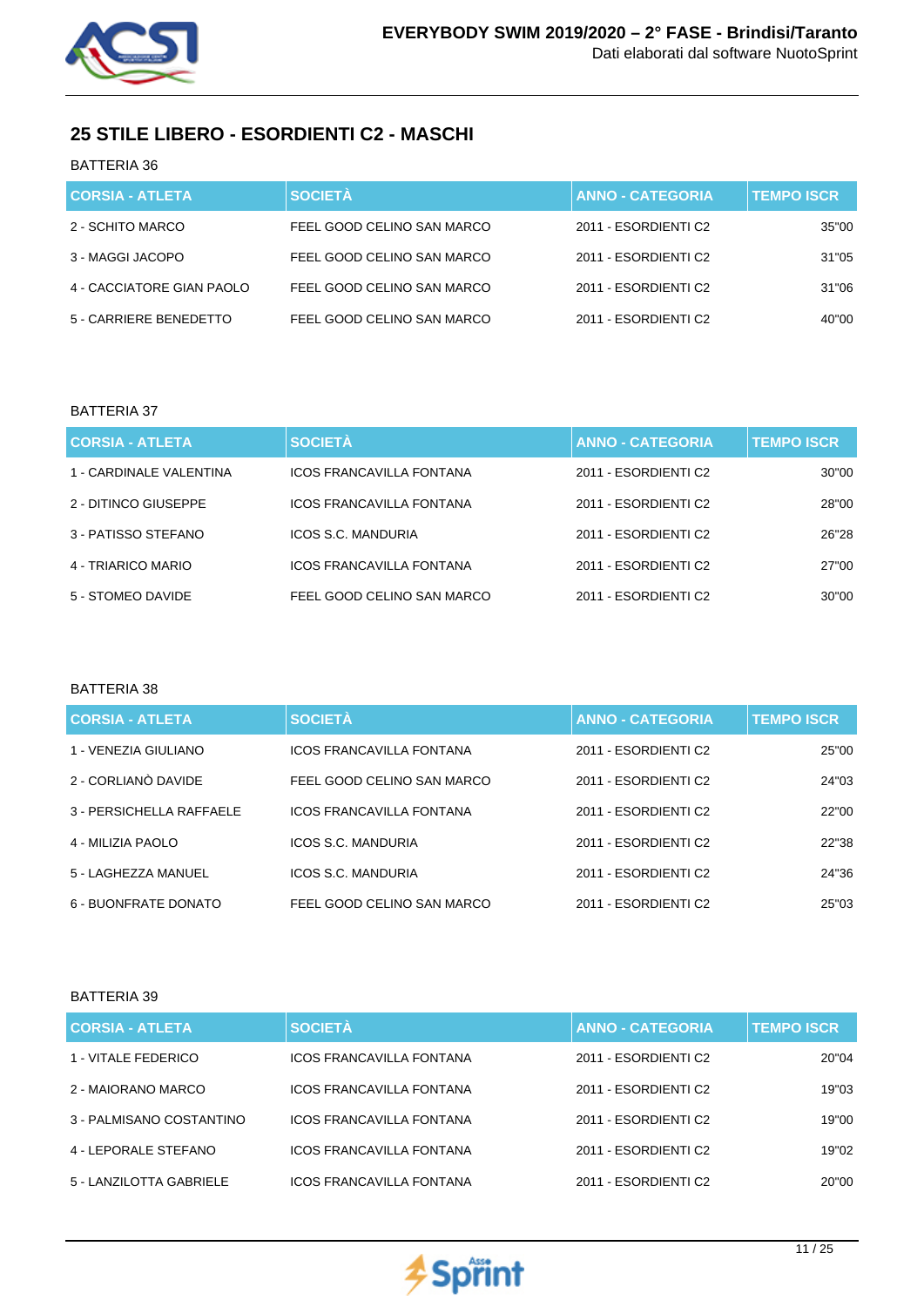

6 - ARENA ALBERTO ICOS S.C. MANDURIA 2011 - ESORDIENTI C2 21''30

## **STAFFETTA 4x25 MISTA - FEMMINE - ESORDIENTI C**

BATTERIA 40

| <b>CORSIA - FORMAZIONE</b> | <b>CATEGORIA</b>    | <b>NTEMPO ISCRN</b> |
|----------------------------|---------------------|---------------------|
| 3 - ICOS SPORTING CLUB - A | <b>ESORDIENTI C</b> | 2'00"00             |

# **STAFFETTA 4x25 MISTA- MASCHI - ESORDIENTI C**

#### BATTERIA 41

| <b>CORSIA - FORMAZIONE</b>         | <b>CATEGORIA</b> | <b>TEMPO ISCR</b> |
|------------------------------------|------------------|-------------------|
| 1 - ICOS SPORTING CLUB - A         | ESORDIENTI C     | 1'50"00           |
| 2 - ICOS SPORTING CLUB - B         | ESORDIENTI C     | S.T.              |
| 3 - FEEL GOOD CELINO SAN MARCO - A | ESORDIENTI C     | S.T.              |
| 4 - FEEL GOOD CELINO SAN MARCO - B | ESORDIENTI C     | S.T.              |
| 5 - ICOS S.C. MANDURIA - A         | ESORDIENTI C     | S.T.              |

inizio 3 parte

## **50 DORSO - ESORDIENTI B1 - FEMMINE**

BATTERIA 42

| CORSIA - ATLETA       | <b>SOCIETÀ</b>                  | <b>ANNO - CATEGORIA</b> | <b>TEMPO ISCR</b> |
|-----------------------|---------------------------------|-------------------------|-------------------|
| 2 - SCIALPI MARTA PIA | <b>ICOS FRANCAVILLA FONTANA</b> | 2011 - ESORDIENTI B1    | 1'12"00           |
| 3 - BALESTRA CHIARA   | <b>ICOS FRANCAVILLA FONTANA</b> | 2011 - ESORDIENTI B1    | 57"00             |
| 4 - IMPERIALE GIORGIA | FEEL GOOD CELINO SAN MARCO      | 2011 - ESORDIENTI B1    | 1'01"07           |

| <b>CORSIA - ATLETA</b> | <b>SOCIETÀ</b>                  | <b>ANNO - CATEGORIA</b> | <b>TEMPO ISCR.</b> |
|------------------------|---------------------------------|-------------------------|--------------------|
| 2 - GRECO SOPHIE       | FEEL GOOD CELINO SAN MARCO      | 2011 - ESORDIENTI B1    | 55"05              |
| 3 - PALAZZO FRANCESCA  | FEEL GOOD CELINO SAN MARCO      | 2011 - ESORDIENTI B1    | 40"00              |
| 4 - GUIDA MARTINA      | <b>ICOS FRANCAVILLA FONTANA</b> | 2011 - ESORDIENTI B1    | 52"00              |
| 5 - BALESTRA GRETA     | <b>ICOS FRANCAVILLA FONTANA</b> | 2011 - ESORDIENTI B1    | 57"00              |

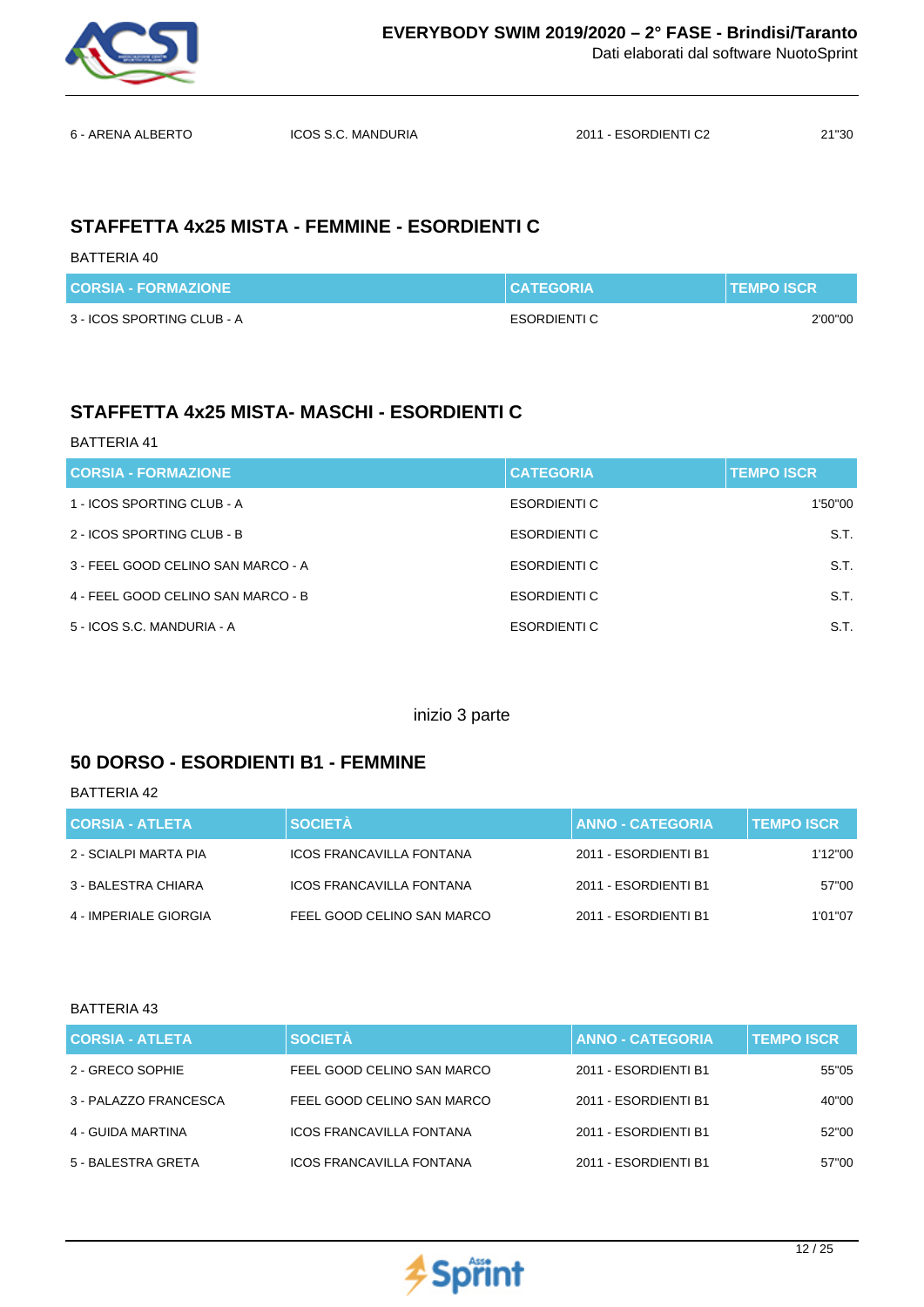

## **50 DORSO - ESORDIENTI B1 - MASCHI**

### BATTERIA 44

| <b>CORSIA - ATLETA</b> | <b>SOCIETA</b>                  | <b>ANNO - CATEGORIA</b> | <b>TEMPO ISCR</b> |
|------------------------|---------------------------------|-------------------------|-------------------|
| 2 - MARULLI CRISTIAN   | FEEL GOOD CELINO SAN MARCO      | 2010 - ESORDIENTI B1    | 1'03"07           |
| 3 - LOPARCO ALESSANDRO | <b>ICOS FRANCAVILLA FONTANA</b> | 2010 - ESORDIENTI B1    | 54"08             |
| 4 - MARANGIO GIACOMO   | FEEL GOOD CELINO SAN MARCO      | 2010 - ESORDIENTI B1    | 1'00"00           |

### **50 DORSO - ESORDIENTI B2 - FEMMINE**

#### BATTERIA 45

| <b>CORSIA - ATLETA</b>  | <b>SOCIETÀ</b>                  | <b>ANNO - CATEGORIA</b> | <b>TEMPO ISCR.</b> |
|-------------------------|---------------------------------|-------------------------|--------------------|
| 1 - BALDASSARRE RACHELE | FEEL GOOD CELINO SAN MARCO      | 2010 - ESORDIENTI B2    | 1'30"00            |
| 2 - PECERE GAIA         | ICOS FRANCAVILLA FONTANA        | 2010 - ESORDIENTI B2    | 1'00"00            |
| 3 - COLUCCI SAMIRA      | ICOS FRANCAVILLA FONTANA        | 2010 - ESORDIENTI B2    | 48"00              |
| 4 - PERLEPES ELENI      | <b>ICOS FRANCAVILLA FONTANA</b> | 2010 - ESORDIENTI B2    | 59"00              |
| 5 - DEGLI ATTI LAVINIA  | FEEL GOOD CELINO SAN MARCO      | 2010 - ESORDIENTI B2    | 1'00"32            |

### **50 DORSO - ESORDIENTI B2 - MASCHI**

#### BATTERIA 46

| <b>CORSIA - ATLETA</b>     | <b>SOCIETÀ</b>                  | <b>ANNO - CATEGORIA</b> | <b>TEMPO ISCR</b> |
|----------------------------|---------------------------------|-------------------------|-------------------|
| 1 - GRASSI ANDREA          | FEEL GOOD CELINO SAN MARCO      | 2009 - ESORDIENTI B2    | 1'20"00           |
| 2 - MEO ANTONIO            | <b>ICOS FRANCAVILLA FONTANA</b> | 2009 - ESORDIENTI B2    | 1'10"00           |
| 3 - VASCO JOSEPH           | ICOS FRANCAVILLA FONTANA        | 2009 - ESORDIENTI B2    | 36"00             |
| 4 - D'ADDARIO MASSIMILIANO | <b>ICOS FRANCAVILLA FONTANA</b> | 2009 - ESORDIENTI B2    | 1'00"00           |
| 5 - NIGRO PIERFLAVIO       | <b>ICOS FRANCAVILLA FONTANA</b> | 2009 - ESORDIENTI B2    | 1'20"00           |

### **50 STILE LIBERO - ESORDIENTI B1 - FEMMINE**

| <b>CORSIA - ATLETA</b> | <b>SOCIETÀ</b>                  | <b>ANNO - CATEGORIA</b> | <b>TEMPO ISCR</b> |
|------------------------|---------------------------------|-------------------------|-------------------|
| 1 - DE SIATO ANNA      | <b>ICOS FRANCAVILLA FONTANA</b> | 2011 - ESORDIENTI B1    | 1'10"00           |
| 2 - DI MARIA ASIA      | <b>ICOS FRANCAVILLA FONTANA</b> | 2011 - ESORDIENTI B1    | 1'01"01           |
| 3 - GRECO SOPHIE       | FEEL GOOD CELINO SAN MARCO      | 2011 - ESORDIENTI B1    | 55"02             |
| 4 - RUCCI GIORGIA      | <b>ICOS FRANCAVILLA FONTANA</b> | 2011 - ESORDIENTI B1    | 57"00             |

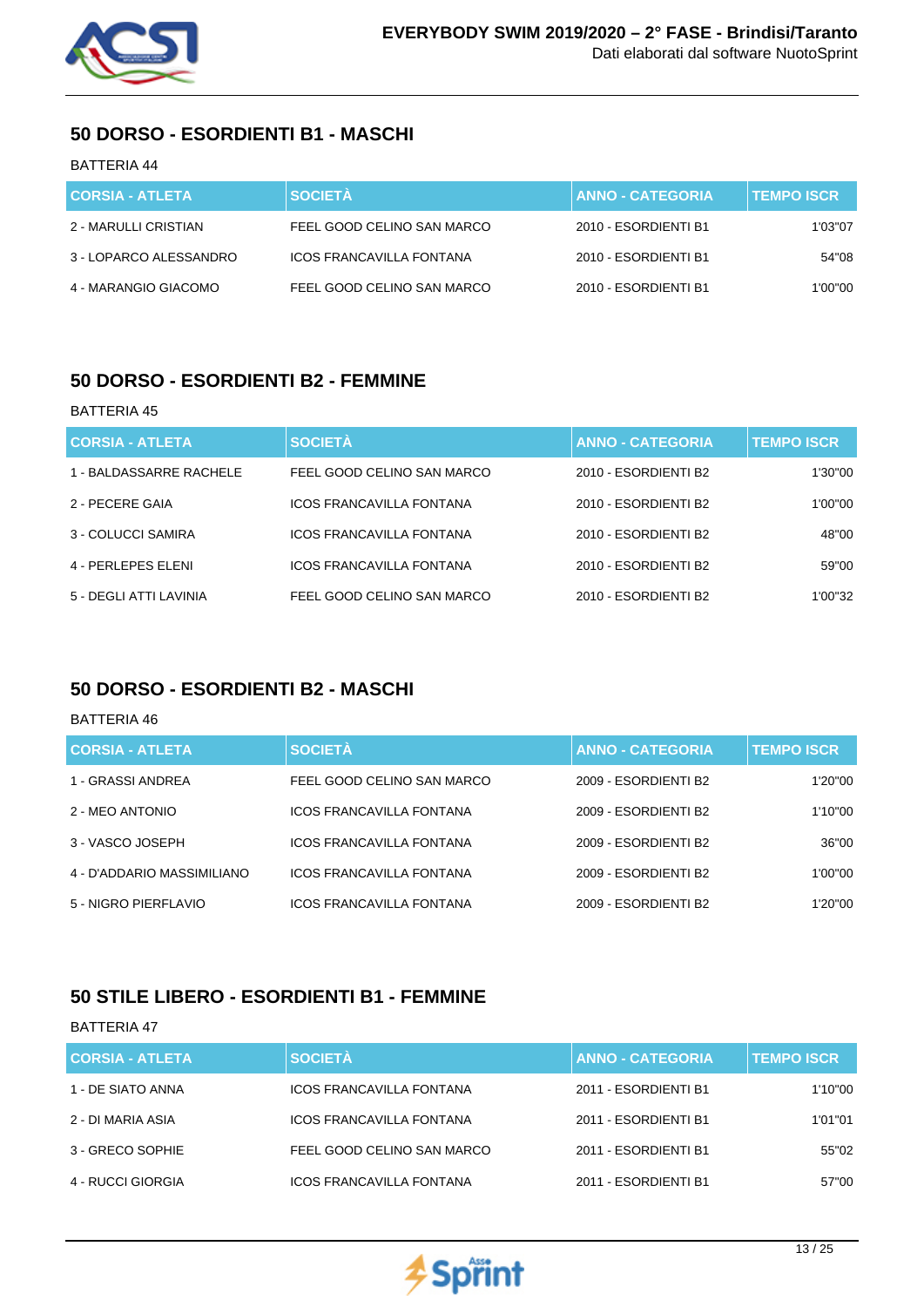

| 5 - SCIALPI MARTA PIA | <b>ICOS FRANCAVILLA FONTANA</b> | 2011 - ESORDIENTI B1 | 1'05''00 |
|-----------------------|---------------------------------|----------------------|----------|

#### BATTERIA 48

| <b>CORSIA - ATLETA</b>  | <b>SOCIETÀ</b>                  | <b>ANNO - CATEGORIA</b> | <b>TEMPO ISCR</b> |
|-------------------------|---------------------------------|-------------------------|-------------------|
| 1 - CONVERTINI ROSSELLA | <b>ICOS FRANCAVILLA FONTANA</b> | 2011 - ESORDIENTI B1    | 53"04             |
| 2 - MENZELLA ARIANNA    | ICOS FRANCAVILLA FONTANA        | 2011 - ESORDIENTI B1    | 50"00             |
| 3 - GUIDA MARTINA       | ICOS FRANCAVILLA FONTANA        | 2011 - ESORDIENTI B1    | 47"00             |
| 4 - MARINELLI REBECCA   | ICOS FRANCAVILLA FONTANA        | 2011 - ESORDIENTI B1    | 50"00             |
| 5 - CINIERI ELENA       | ICOS FRANCAVILLA FONTANA        | 2011 - ESORDIENTI B1    | 50"01             |

### **50 STILE LIBERO - ESORDIENTI B1 - MASCHI**

#### BATTERIA 49

| <b>CORSIA - ATLETA</b> | <b>SOCIETÀ</b>                  | <b>ANNO - CATEGORIA</b> | <b>TEMPO ISCR</b> |
|------------------------|---------------------------------|-------------------------|-------------------|
| 2 - LOPARCO ALESSANDRO | ICOS FRANCAVILLA FONTANA        | 2010 - ESORDIENTI B1    | 50"00             |
| 3 - DI SUMMA VALERIO   | <b>ICOS FRANCAVILLA FONTANA</b> | 2010 - ESORDIENTI B1    | 48"90             |
| 4 - BALDARI GABRIELE   | ICOS FRANCAVILLA FONTANA        | 2010 - ESORDIENTI B1    | 49"40             |
| 5 - DI SUMMA ANGELO    | <b>ICOS FRANCAVILLA FONTANA</b> | 2010 - ESORDIENTI B1    | 50"30             |

### **50 STILE LIBERO - ESORDIENTI B2 - FEMMINE**

| <b>CORSIA - ATLETA</b>  | <b>SOCIETÀ</b>                  | <b>ANNO - CATEGORIA</b> | <b>TEMPO ISCR</b> |
|-------------------------|---------------------------------|-------------------------|-------------------|
| 1 - PECERE GAIA         | <b>ICOS FRANCAVILLA FONTANA</b> | 2010 - ESORDIENTI B2    | 1'00"00           |
| 2 - BALDASSARRE RACHELE | FEEL GOOD CELINO SAN MARCO      | 2010 - ESORDIENTI B2    | 47"05             |
| 3 - ZURLO ANITA         | <b>ICOS FRANCAVILLA FONTANA</b> | 2010 - ESORDIENTI B2    | 39"05             |
| 4 - COLUCCI SAMIRA      | <b>ICOS FRANCAVILLA FONTANA</b> | 2010 - ESORDIENTI B2    | 42"02             |
| 5 - PERLEPES ELENI      | <b>ICOS FRANCAVILLA FONTANA</b> | 2010 - ESORDIENTI B2    | 55"00             |
| 6 - DEGLI ATTI LAVINIA  | FEEL GOOD CELINO SAN MARCO      | 2010 - ESORDIENTI B2    | 1'08"03           |

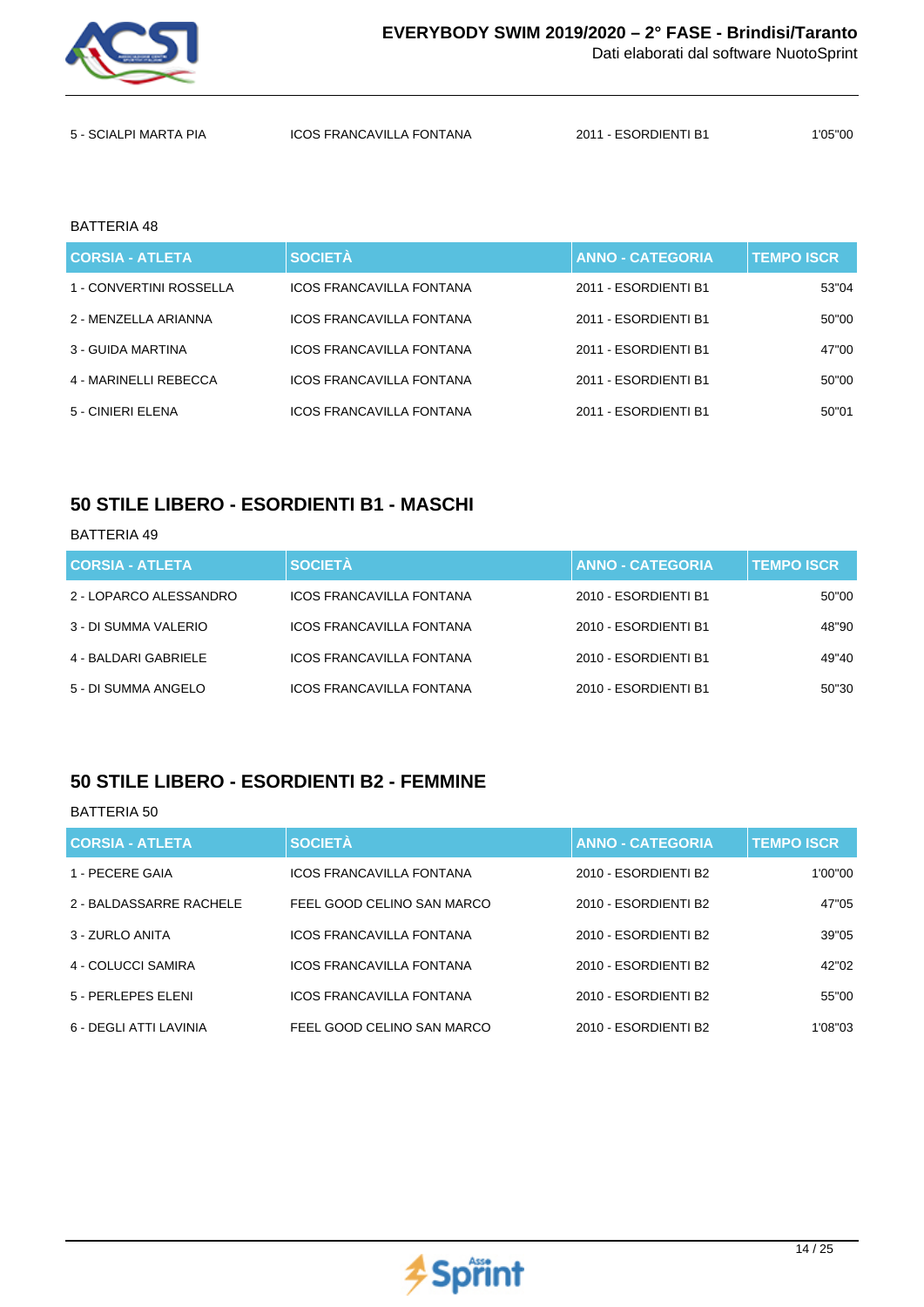

## **50 STILE LIBERO - ESORDIENTI B2 - MASCHI**

### BATTERIA 51

| <b>CORSIA - ATLETA</b>     | <b>SOCIETÀ</b>                  | <b>ANNO - CATEGORIA</b> | <b>TEMPO ISCR</b> |
|----------------------------|---------------------------------|-------------------------|-------------------|
| 2 - MEO ANTONIO            | ICOS FRANCAVILLA FONTANA        | 2009 - ESORDIENTI B2    | 57"00             |
| 3 - D'ADDARIO MASSIMILIANO | <b>ICOS FRANCAVILLA FONTANA</b> | 2009 - ESORDIENTI B2    | 53"00             |
| 4 - APRILE SAMUELE         | ICOS FRANCAVILLA FONTANA        | 2009 - ESORDIENTI B2    | 56"00             |
| 5 - NIGRO PIERFLAVIO       | ICOS FRANCAVILLA FONTANA        | 2009 - ESORDIENTI B2    | 1'07''00          |

#### BATTERIA 52

| <b>CORSIA - ATLETA</b> | <b>SOCIETÀ</b>                  | <b>ANNO - CATEGORIA</b> | <b>TEMPO ISCR</b> |
|------------------------|---------------------------------|-------------------------|-------------------|
| 2 - CINIERI CRISTIANO  | ICOS FRANCAVILLA FONTANA        | 2009 - ESORDIENTI B2    | 45"05             |
| 3 - BONORA GIUSEPPE    | <b>ICOS FRANCAVILLA FONTANA</b> | 2009 - ESORDIENTI B2    | 35"00             |
| 4 - VASCO JOSEPH       | <b>ICOS FRANCAVILLA FONTANA</b> | 2009 - ESORDIENTI B2    | 37"00             |
| 5 - BELLANOVA LORENZO  | <b>ICOS FRANCAVILLA FONTANA</b> | 2009 - ESORDIENTI B2    | 48"00             |

### **50 RANA - ESORDIENTI B1 - FEMMINE**

#### BATTERIA 53

| <b>CORSIA - ATLETA</b>  | <b>SOCIETA</b>                  | <b>ANNO - CATEGORIA</b> | <b>TEMPO ISCR</b> |
|-------------------------|---------------------------------|-------------------------|-------------------|
| 2 - CONVERTINI ROSSELLA | <b>ICOS FRANCAVILLA FONTANA</b> | 2011 - ESORDIENTI B1    | 2'00"00           |
| 3 - MARINELLI REBECCA   | <b>ICOS FRANCAVILLA FONTANA</b> | 2011 - ESORDIENTI B1    | 1'20"00           |
| 4 - IMPERIALE GIORGIA   | FEEL GOOD CELINO SAN MARCO      | 2011 - ESORDIENTI B1    | 1'50"00           |

| <b>CORSIA - ATLETA</b> | <b>SOCIETÀ</b>                  | <b>ANNO - CATEGORIA</b> | <b>TEMPO ISCR</b> |
|------------------------|---------------------------------|-------------------------|-------------------|
| 2 - PIDULO ALESSIA     | <b>ICOS FRANCAVILLA FONTANA</b> | 2011 - ESORDIENTI B1    | 1'01''20          |
| 3 - CAVARADOSSI AURORA | <b>ICOS FRANCAVILLA FONTANA</b> | 2011 - ESORDIENTI B1    | 58"20             |
| 4 - MENZELLA ARIANNA   | <b>ICOS FRANCAVILLA FONTANA</b> | 2011 - ESORDIENTI B1    | 1'00"00           |
| 5 - CASCIARO SOFIA     | <b>ICOS FRANCAVILLA FONTANA</b> | 2011 - ESORDIENTI B1    | 1'05''00          |

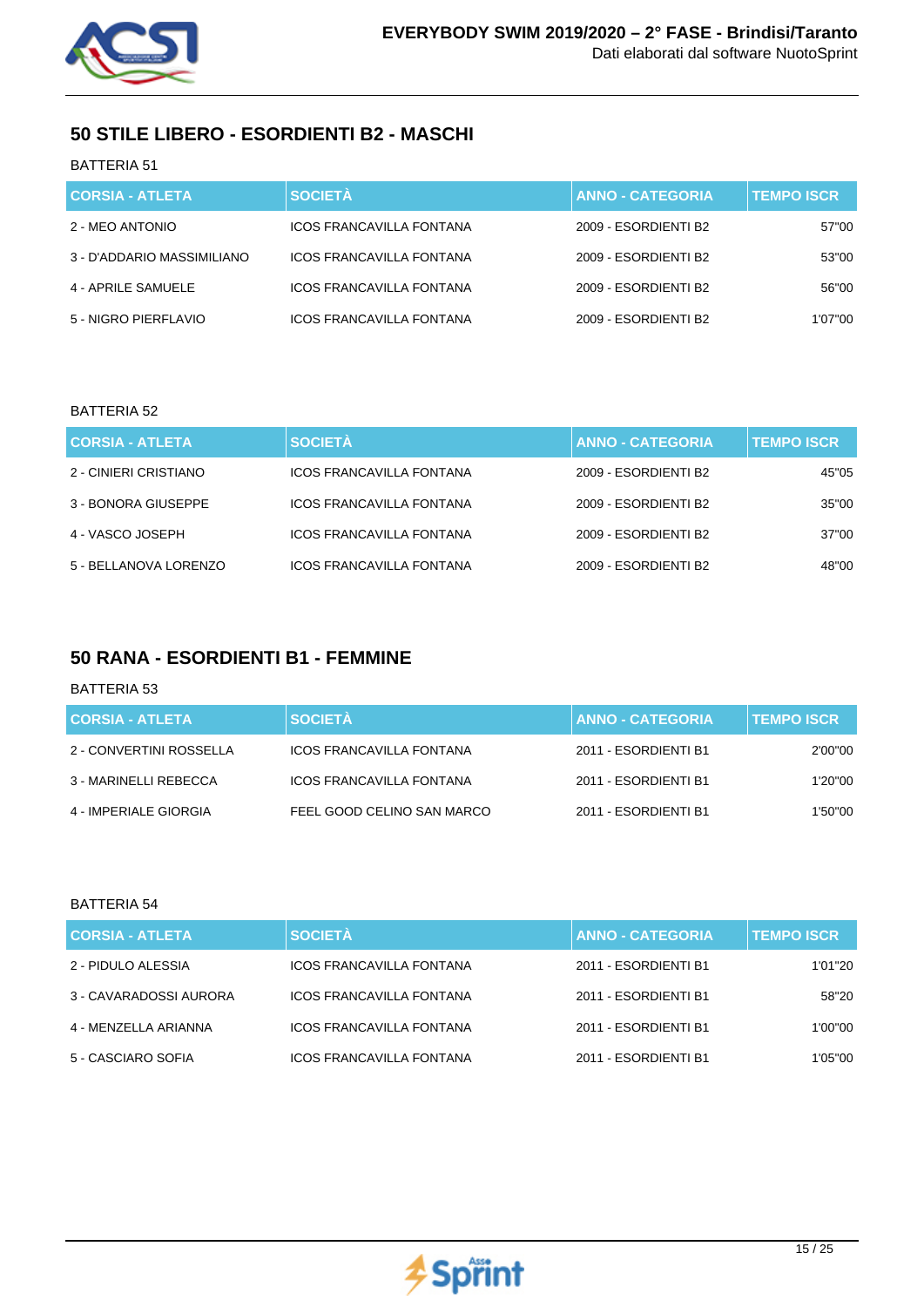

## **50 RANA - ESORDIENTI B1 - MASCHI**

### BATTERIA 55

| <b>CORSIA - ATLETA</b>  | <b>SOCIETÀ</b>                  | <b>ANNO - CATEGORIA</b> | <b>TEMPO ISCR</b> |
|-------------------------|---------------------------------|-------------------------|-------------------|
| 1 - SARRACINO CHRISTIAN | ICOS FRANCAVILLA FONTANA        | 2010 - ESORDIENTI B1    | 1'25"00           |
| 2 - TAFURO GIORGIO      | FEEL GOOD CELINO SAN MARCO      | 2010 - ESORDIENTI B1    | 1'10"00           |
| 3 - BASILE VITTORIO     | ICOS S.C. MANDURIA              | 2010 - ESORDIENTI B1    | 1'01"78           |
| 4 - FANIZZI MICHELE     | <b>ICOS FRANCAVILLA FONTANA</b> | 2010 - ESORDIENTI B1    | 1'02"05           |
| 5 - LAGHEZZA ANTONIO    | ICOS S.C. MANDURIA              | 2010 - ESORDIENTI B1    | 1'15"57           |

## **50 RANA - ESORDIENTI B2 - FEMMINE**

#### BATTERIA 56

| <b>CORSIA - ATLETA</b> | <b>SOCIETA</b>           | <b>I ANNO - CATEGORIA</b> | <b>TEMPO ISCR</b> |
|------------------------|--------------------------|---------------------------|-------------------|
| 3 - ZURLO ANITA        | ICOS FRANCAVILLA FONTANA | 2010 - ESORDIENTI B2      | 50"05             |
| 4 - SILIBERTO CHIARA   | ICOS FRANCAVILLA FONTANA | 2010 - ESORDIENTI B2      | 56"01             |

## **50 RANA - ESORDIENTI B2 - MASCHI**

#### BATTERIA 57

| <b>CORSIA - ATLETA</b> | <b>SOCIETA</b>                  | <b>↓ LANNO - CATEGORIA <sup>\</sup></b> | <b>TEMPO ISCR</b> |
|------------------------|---------------------------------|-----------------------------------------|-------------------|
| 3 - BONORA GIUSEPPE    | <b>ICOS FRANCAVILLA FONTANA</b> | 2009 - ESORDIENTI B2                    | 55"00             |

## **50 FARFALLA - ESORDIENTI B1 - FEMMINE**

#### BATTERIA 58

| <b>CORSIA - ATLETA</b> | <b>SOCIETA</b>                  | <b>ANNO - CATEGORIA</b> | <b>TEMPO ISCR</b> |
|------------------------|---------------------------------|-------------------------|-------------------|
| 3 - RUCCI GIORGIA      | <b>ICOS FRANCAVILLA FONTANA</b> | 2011 - ESORDIENTI B1    | 57"00             |

## **50 FARFALLA - ESORDIENTI B1 - MASCHI**

| <b>CORSIA - ATLETA</b>  | <b>SOCIETÀ</b>                  | <b>ANNO - CATEGORIA</b> | <b>TEMPO ISCR</b> |
|-------------------------|---------------------------------|-------------------------|-------------------|
|                         |                                 |                         |                   |
| 2 - FANIZZI MICHELE     | <b>ICOS FRANCAVILLA FONTANA</b> | 2010 - ESORDIENTI B1    | 1'20"00           |
| 3 - SARRACINO CHRISTIAN | ICOS FRANCAVILLA FONTANA        | 2010 - ESORDIENTI B1    | 1'05"00           |
| 4 - LAGHEZZA ANTONIO    | <b>ICOS S.C. MANDURIA</b>       | 2010 - ESORDIENTI B1    | 1'06''36          |

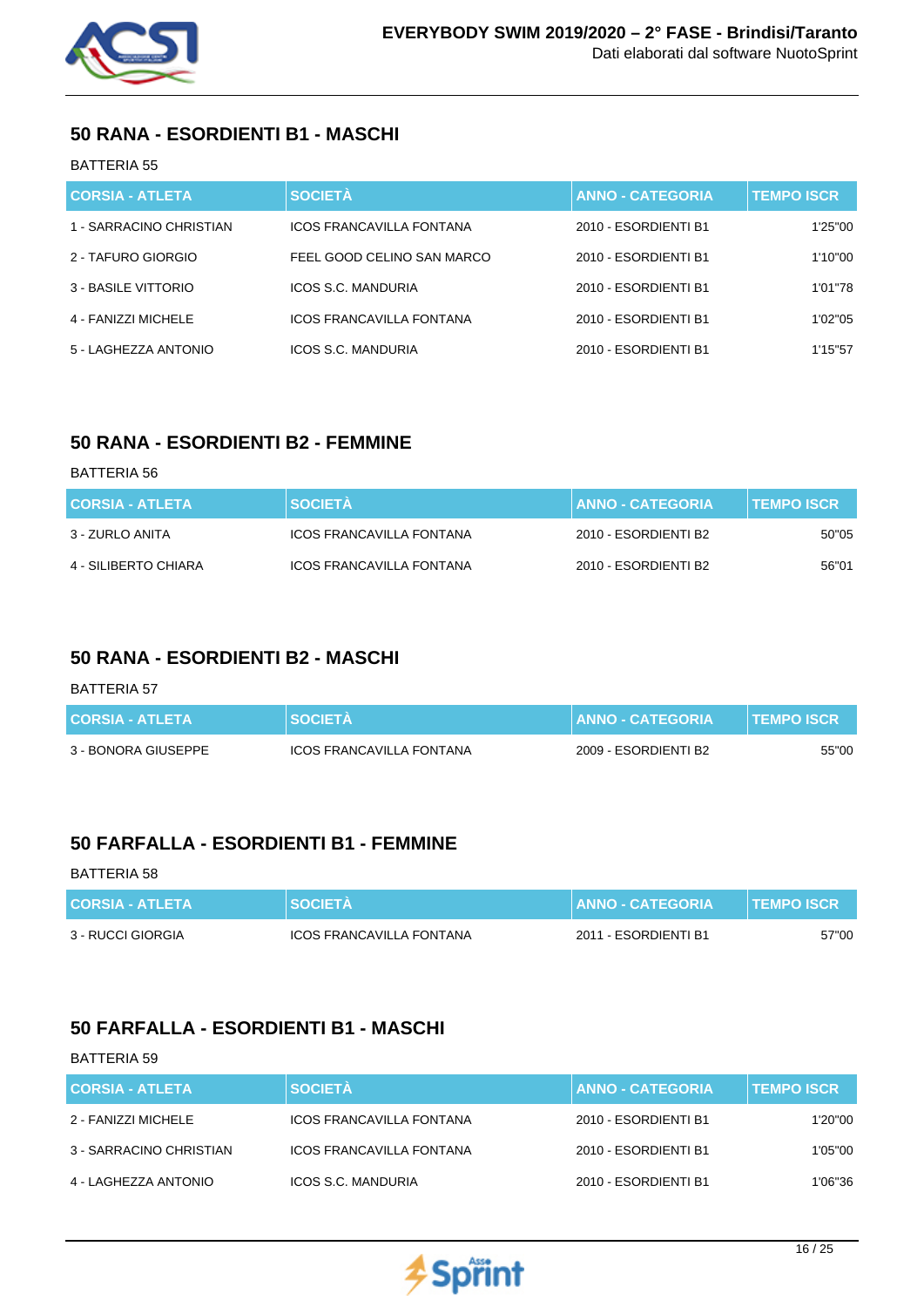

## **STAFFETTA 4x50 MISTA - FEMMINILE - ESORDIENTI B**

#### BATTERIA 60

| <b>CORSIA - FORMAZIONE</b>         | <b>CATEGORIA</b>    | <b>TEMPO ISCR</b> |
|------------------------------------|---------------------|-------------------|
| 3 - FEEL GOOD CELINO SAN MARCO - A | ESORDIENTI B        | -S.T.             |
| 4 - ICOS SPORTING CLUB - A         | <b>ESORDIENTI B</b> | 4'10"00           |

4 parte

## **50 DORSO - ESORDIENTI A1 - FEMMINE**

#### BATTERIA 61

| <b>CORSIA - ATLETA</b> | <b>SOCIETA</b>             | <b>ANNO - CATEGORIA</b> | <b>TEMPO ISCR</b> |
|------------------------|----------------------------|-------------------------|-------------------|
| 2 - PAVONE ANNACHIARA  | FEEL GOOD CELINO SAN MARCO | 2009 - ESORDIENTI A1    | 1'10"00           |
| 3 - EPIFANI ELISA      | FEEL GOOD CELINO SAN MARCO | 2009 - ESORDIENTI A1    | 1'03"90           |
| 4 - FERULLI SOFIA      | FEEL GOOD CELINO SAN MARCO | 2009 - ESORDIENTI A1    | 1'05''09          |

### BATTERIA 62

| <b>CORSIA - ATLETA</b> | <b>SOCIETÀ</b>                  | <b>ANNO - CATEGORIA</b> | <b>TEMPO ISCR</b> |
|------------------------|---------------------------------|-------------------------|-------------------|
| 2 - MINARDI GIULIA     | <b>ICOS FRANCAVILLA FONTANA</b> | 2009 - ESORDIENTI A1    | 52"00             |
| 3 - ORSINO SARAH       | <b>ICOS FRANCAVILLA FONTANA</b> | 2009 - ESORDIENTI A1    | 50"00             |
| 4 - MIGLIETTA MARTA    | FEEL GOOD CELINO SAN MARCO      | 2009 - ESORDIENTI A1    | 50"02             |
| 5 - D'ADORANTE MICAELA | FEEL GOOD CELINO SAN MARCO      | 2009 - ESORDIENTI A1    | 57"08             |

## **50 DORSO - ESORDIENTI A1 - MASCHI**

#### BATTERIA 63

| <b>CORSIA - ATLETA</b> | <b>SOCIETA</b>           | <b>I ANNO - CATEGORIA '</b> | <b>TEMPO ISCR</b> |
|------------------------|--------------------------|-----------------------------|-------------------|
| 3 - CAVALLO ANDREA     | ICOS FRANCAVILLA FONTANA | 2008 - ESORDIENTI A1        | 1'00"00           |

## **50 DORSO - ESORDIENTI A2 - FEMMINE**

| <b>CORSIA - ATLETA</b> | <b>SOCIETA</b>             | <b>ANNO - CATEGORIA</b> | <b>TEMPO ISCR</b> |
|------------------------|----------------------------|-------------------------|-------------------|
| 2 - BACCARO SOFIA      | FEEL GOOD CELINO SAN MARCO | 2008 - ESORDIENTI A2    | 1'10"00           |

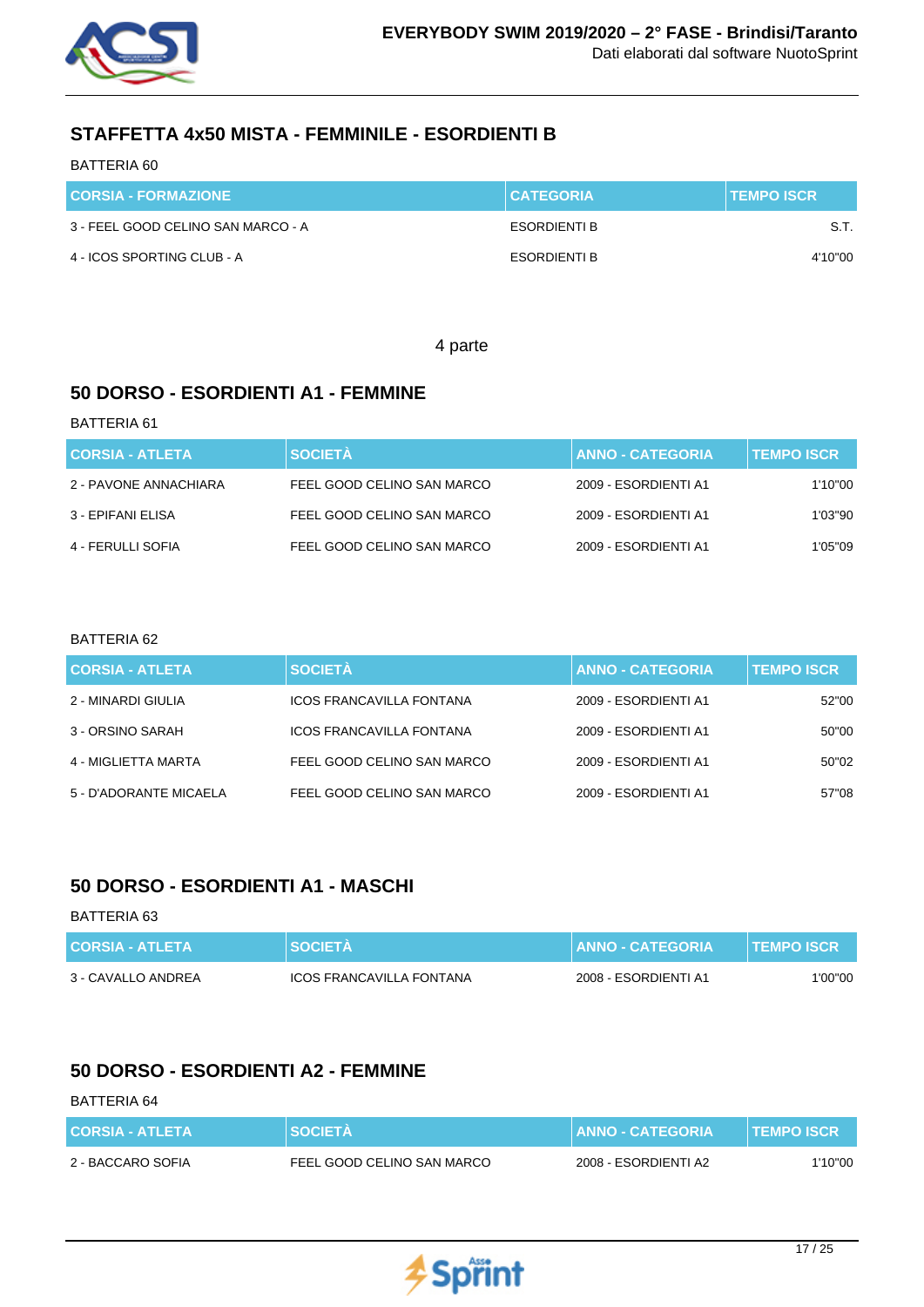

| 3 - SOLFERINO SARA | ICOS FRANCAVILLA FONTANA        | 2008 - ESORDIENTI A2 | 44"10 |
|--------------------|---------------------------------|----------------------|-------|
| 4 - MITROTTI ANNA  | <b>ICOS FRANCAVILLA FONTANA</b> | 2008 - ESORDIENTI A2 | 48"02 |

### **50 DORSO - ESORDIENTI A2 - MASCHI**

BATTERIA 65

| <b>CORSIA - ATLETA</b> | <b>SOCIETA</b>                  | <b>ANNO - CATEGORIA</b> | <b>TEMPO ISCR</b> |
|------------------------|---------------------------------|-------------------------|-------------------|
| 3 - TOTARO GIOVANNI    | <b>ICOS FRANCAVILLA FONTANA</b> | 2007 - ESORDIENTI A2    | 38"20             |
| 4 - PIRO SIMONE        | FEEL GOOD CELINO SAN MARCO      | 2007 - ESORDIENTI A2    | 1'30"00           |

## **50 DORSO - RAGAZZI PRIMO ANNO - MASCHI**

BATTERIA 66

| <b>CORSIA - ATLETA</b>    | <b>SOCIETÀ</b>                  | <b>ANNO - CATEGORIA</b>   | <b>TEMPO ISCR</b> |
|---------------------------|---------------------------------|---------------------------|-------------------|
| 2 - TERMITE FRANCESCO     | <b>ICOS FRANCAVILLA FONTANA</b> | 2006 - RAGAZZI PRIMO ANNO | 55"00             |
| 3 - TOTARO ORLANDO MARCO  | <b>ICOS FRANCAVILLA FONTANA</b> | 2006 - RAGAZZI PRIMO ANNO | 38"80             |
| 4 - LANGELLOTTI FRANCESCO | FEEL GOOD CELINO SAN MARCO      | 2006 - RAGAZZI PRIMO ANNO | 41"08             |

# **50 DORSO - RAGAZZI - FEMMINE**

BATTERIA 67

| <b>CORSIA - ATLETA</b> | <b>SOCIETÀ</b>                  | <b>ANNO - CATEGORIA</b> | <b>TEMPO ISCR</b> |
|------------------------|---------------------------------|-------------------------|-------------------|
| 1 - FALCIONI SOFIA     | FEEL GOOD CELINO SAN MARCO      | 2007 - RAGAZZI          | 1'40"00           |
| 2 - RIZZO MARGHERITA   | FEEL GOOD CELINO SAN MARCO      | 2007 - RAGAZZI          | 46"03             |
| 3 - CAVALLO FLAVIA     | <b>ICOS FRANCAVILLA FONTANA</b> | 2006 - RAGAZZI          | 41"00             |
| 4 - URSO JENNIFER      | <b>ICOS FRANCAVILLA FONTANA</b> | 2006 - RAGAZZI          | 44"07             |
| 5 - PERRONE GIADA      | FEEL GOOD CELINO SAN MARCO      | 2007 - RAGAZZI          | 49"05             |

# **50 DORSO - RAGAZZI - MASCHI**

| <b>BATTERIA 68</b>     |                            |                         |                   |
|------------------------|----------------------------|-------------------------|-------------------|
| <b>CORSIA - ATLETA</b> | <b>SOCIETÀ</b>             | <b>ANNO - CATEGORIA</b> | <b>TEMPO ISCR</b> |
| 1 - SUFFIANÒ ANGELO    | FEEL GOOD CELINO SAN MARCO | 2004 - RAGAZZI          | 1'10"00           |
| 2 - ARNÒ ALESSANDRO    | FEEL GOOD CELINO SAN MARCO | 2004 - RAGAZZI          | 50"00             |
| 3 - MOLFETTA STEFANO   | FEEL GOOD CELINO SAN MARCO | 2004 - RAGAZZI          | 40"80             |
|                        |                            |                         |                   |

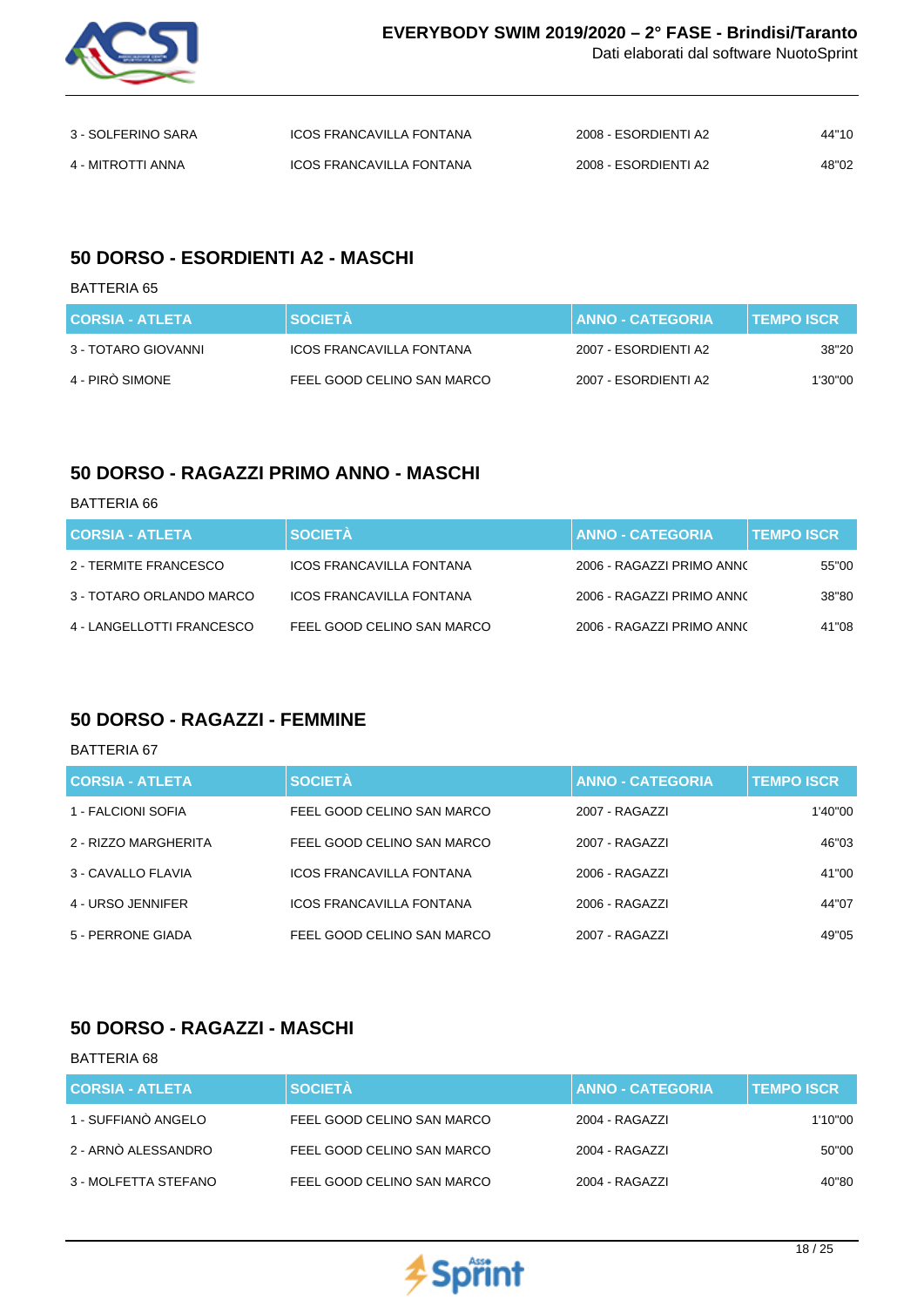

| 4 - DELL'ATTI ANDREA | FEEL GOOD CELINO SAN MARCO | 2005 - RAGAZZI | 41"70   |
|----------------------|----------------------------|----------------|---------|
| 5 - PERRONE PIETRO   | FEEL GOOD CELINO SAN MARCO | 2004 - RAGAZZI | 1'00"00 |
| 6 - STIFANI LORENZO  | FEEL GOOD CELINO SAN MARCO | 2004 - RAGAZZI | 1'20"00 |

### **50 DORSO - ASSOLUTI - FEMMINE**

BATTERIA 69

| <b>CORSIA - ATLETA</b>                                 | <b>SOCIETA</b>             | <b>ANNO - CATEGORIA</b> | <b>TEMPO ISCR</b> |
|--------------------------------------------------------|----------------------------|-------------------------|-------------------|
| 3 - LOCOROTONDO FRANCESCA PI/ ICOS FRANCAVILLA FONTANA |                            | 2005 - ASSOLUTI         | 35"00             |
| 4 - DE NISI DARIA                                      | FEEL GOOD CELINO SAN MARCO | 2003 - ASSOLUTI         | 44"00             |

### **50 STILE LIBERO - ESORDIENTI A1 - FEMMINE**

#### BATTERIA 70

| <b>CORSIA - ATLETA</b> | <b>SOCIETÀ</b>                  | <b>ANNO - CATEGORIA</b> | <b>TEMPO ISCR.</b> |
|------------------------|---------------------------------|-------------------------|--------------------|
| 1 - EPIFANI ELISA      | FEEL GOOD CELINO SAN MARCO      | 2009 - ESORDIENTI A1    | 55"00              |
| 2 - SCIALPI SOFIA      | <b>ICOS FRANCAVILLA FONTANA</b> | 2009 - ESORDIENTI A1    | 44"00              |
| 3 - ASCENZO LUCA ELISE | <b>ICOS FRANCAVILLA FONTANA</b> | 2009 - ESORDIENTI A1    | 37"03              |
| 4 - SASSO GIULIA       | <b>ICOS FRANCAVILLA FONTANA</b> | 2009 - ESORDIENTI A1    | 44"00              |
| 5 - MINARDI GIULIA     | <b>ICOS FRANCAVILLA FONTANA</b> | 2009 - ESORDIENTI A1    | 48"00              |
| 6 - PAVONE ANNACHIARA  | FEEL GOOD CELINO SAN MARCO      | 2009 - ESORDIENTI A1    | 1'00"00            |

## **50 STILE LIBERO - ESORDIENTI A1 - MASCHI**

| <b>CORSIA - ATLETA</b>  | <b>SOCIETÀ</b>                  | <b>ANNO - CATEGORIA</b> | <b>TEMPO ISCR</b> |
|-------------------------|---------------------------------|-------------------------|-------------------|
| 2 - MARZIO ANGELO       | ICOS FRANCAVILLA FONTANA        | 2008 - ESORDIENTI A1    | 55"00             |
| 3 - FANIZZI MATTEO      | ICOS FRANCAVILLA FONTANA        | 2008 - ESORDIENTI A1    | 39"07             |
| 4 - BUZZETTA ALESSANDRO | ICOS FRANCAVILLA FONTANA        | 2008 - ESORDIENTI A1    | 43"00             |
| 5 - CAVALLO ANDREA      | <b>ICOS FRANCAVILLA FONTANA</b> | 2008 - ESORDIENTI A1    | 1'00"00           |

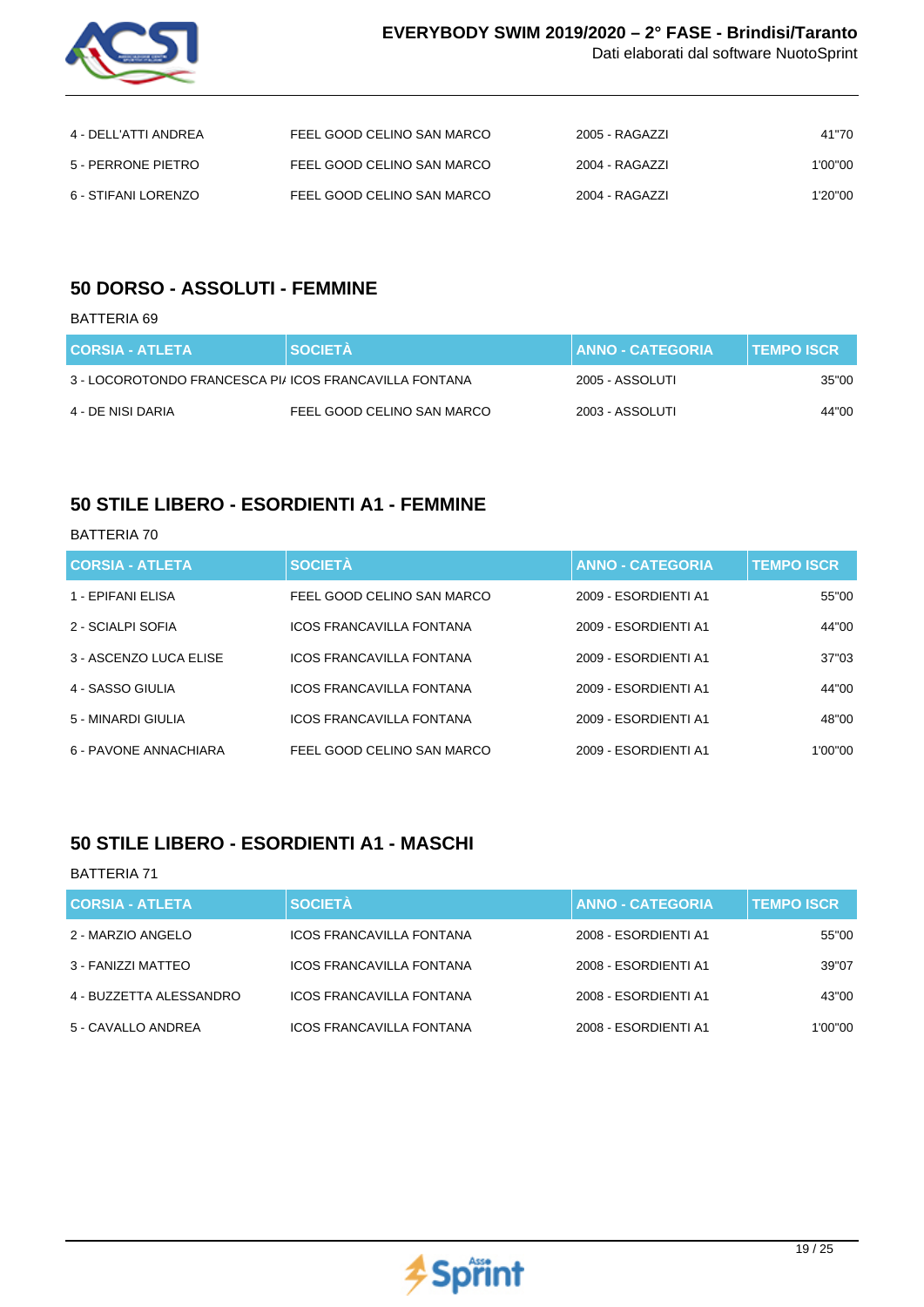

## **50 STILE LIBERO - ESORDIENTI A2 - FEMMINE**

BATTERIA 72

| <b>CORSIA - ATLETA</b> | <b>SOCIETÀ</b>                  | <b>ANNO - CATEGORIA</b> | <b>TEMPO ISCR.</b> |
|------------------------|---------------------------------|-------------------------|--------------------|
| 2 - EPIFANI AGNESE     | FEEL GOOD CELINO SAN MARCO      | 2008 - ESORDIENTI A2    | 46"00              |
| 3 - PARISI AURORA      | <b>ICOS FRANCAVILLA FONTANA</b> | 2008 - ESORDIENTI A2    | 37"70              |
| 4 - MITROTTI ANNA      | <b>ICOS FRANCAVILLA FONTANA</b> | 2008 - ESORDIENTI A2    | 45"00              |
| 5 - URGESI GRAZIA      | ICOS FRANCAVILLA FONTANA        | 2008 - ESORDIENTI A2    | 51"00              |

# **50 STILE LIBERO - ESORDIENTI A2 - MASCHI**

#### BATTERIA 73

| <b>CORSIA - ATLETA</b> | <b>SOCIETÀ</b>                  | <b>ANNO - CATEGORIA</b> | <b>TEMPO ISCR</b> |
|------------------------|---------------------------------|-------------------------|-------------------|
| 1 - BALDARI GABRIELE   | <b>ICOS FRANCAVILLA FONTANA</b> | 2007 - ESORDIENTI A2    | 38"80             |
| 2 - D'ADAMO DANIEL     | ICOS FRANCAVILLA FONTANA        | 2007 - ESORDIENTI A2    | 36"07             |
| 3 - ALO' CRISTIAN      | <b>ICOS FRANCAVILLA FONTANA</b> | 2007 - ESORDIENTI A2    | 34"06             |
| 4 - TRISCIUZZI TOMMASO | <b>ICOS FRANCAVILLA FONTANA</b> | 2007 - ESORDIENTI A2    | 34"07             |
| 5 - MARTELLA MATTIA    | <b>ICOS FRANCAVILLA FONTANA</b> | 2007 - ESORDIENTI A2    | 38"00             |
| 6 - GRECO MARCO        | FEEL GOOD CELINO SAN MARCO      | 2007 - ESORDIENTI A2    | 46"00             |

## **50 STILE LIBERO - RAGAZZI PRIMO ANNO - MASCHI**

### BATTERIA 74

| <b>CORSIA - ATLETA</b>    | <b>SOCIETÀ</b>                  | <b>ANNO - CATEGORIA</b>   | <b>TEMPO ISCR</b> |
|---------------------------|---------------------------------|---------------------------|-------------------|
| 2 - TERMITE FRANCESCO     | <b>ICOS FRANCAVILLA FONTANA</b> | 2006 - RAGAZZI PRIMO ANNO | 52"05             |
| 3 - LANGELLOTTI FRANCESCO | FEEL GOOD CELINO SAN MARCO      | 2006 - RAGAZZI PRIMO ANNO | 37"02             |
| 4 - APRILE MATTIA         | <b>ICOS FRANCAVILLA FONTANA</b> | 2006 - RAGAZZI PRIMO ANNO | 43"00             |
| 5 - MASSARI MICHELE       | <b>ICOS S.C. MANDURIA</b>       | 2006 - RAGAZZI PRIMO ANNO | 32'12"00          |

## **50 STILE LIBERO - RAGAZZI - FEMMINE**

| <b>CORSIA - ATLETA</b> | <b>SOCIETÀ</b>                  | <b>ANNO - CATEGORIA</b> | <b>TEMPO ISCR</b> |
|------------------------|---------------------------------|-------------------------|-------------------|
| 2 - DI COSTE FRANCESCA | ICOS FRANCAVILLA FONTANA        | 2006 - RAGAZZI          | 47"00             |
| 3 - RIZZO MARGHERITA   | FEEL GOOD CELINO SAN MARCO      | 2007 - RAGAZZI          | 45"07             |
| 4 - DISTANTE GAIA      | <b>ICOS FRANCAVILLA FONTANA</b> | 2006 - RAGAZZI          | 47"00             |

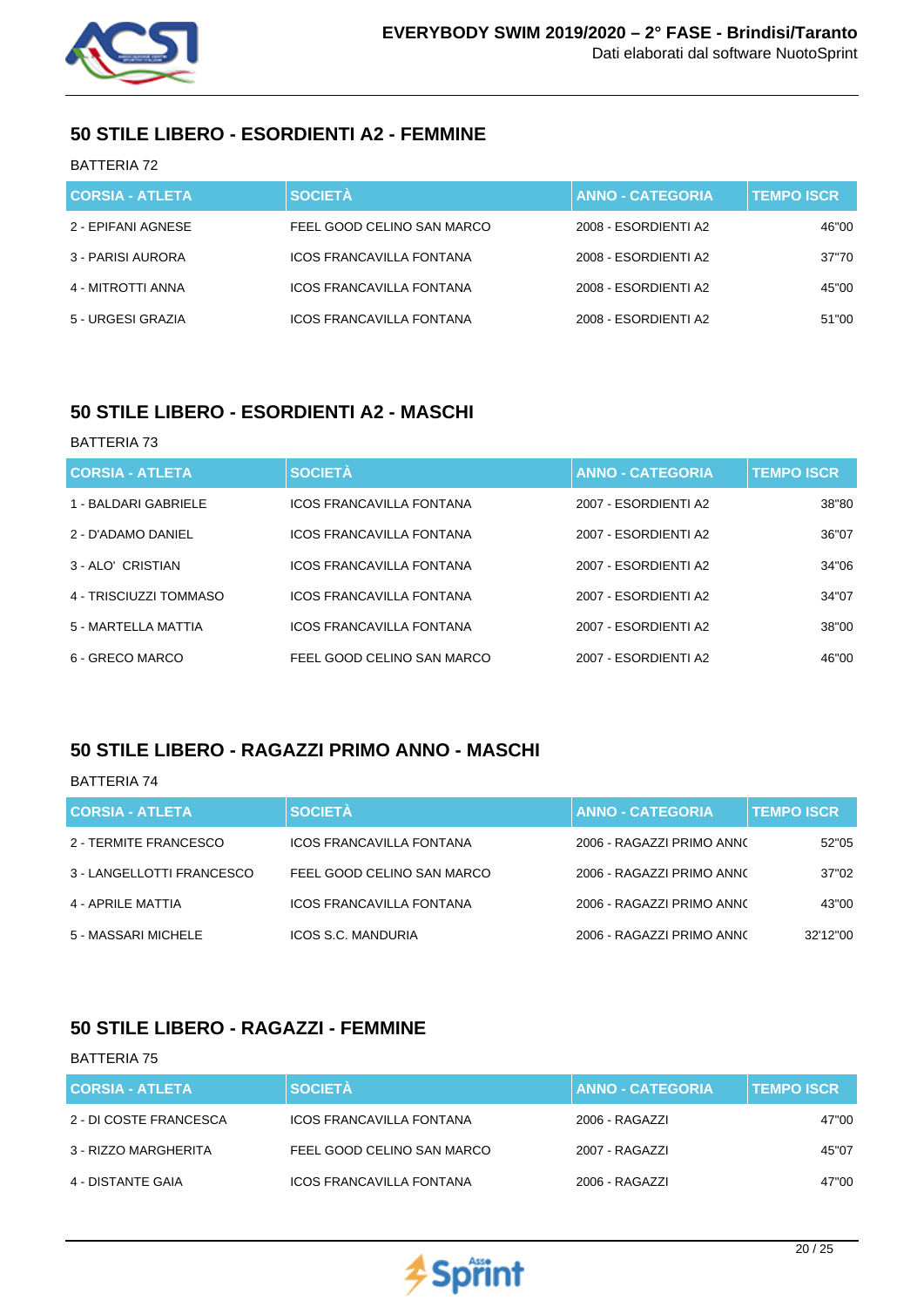

BATTERIA 76

| <b>CORSIA - ATLETA</b> | <b>SOCIETÀ</b>                  | <b>ANNO - CATEGORIA</b> | <b>TEMPO ISCR</b> |
|------------------------|---------------------------------|-------------------------|-------------------|
| 2 - LA NEVE GLORIA     | ICOS FRANCAVILLA FONTANA        | 2006 - RAGAZZI          | 43"00             |
| 3 - CAVALLO FLAVIA     | ICOS FRANCAVILLA FONTANA        | 2006 - RAGAZZI          | 34"01             |
| 4 - TINA COSMARY       | <b>ICOS FRANCAVILLA FONTANA</b> | 2007 - RAGAZZI          | 38"06             |
| 5 - PERRONE GIADA      | FEEL GOOD CELINO SAN MARCO      | 2007 - RAGAZZI          | 43"09             |

## **50 STILE LIBERO - RAGAZZI - MASCHI**

#### BATTERIA 77

| <b>CORSIA - ATLETA</b> | <b>SOCIETÀ</b>                  | ANNO - CATEGORIA | <b>TEMPO ISCR</b> |
|------------------------|---------------------------------|------------------|-------------------|
| 2 - STIFANI LORENZO    | FEEL GOOD CELINO SAN MARCO      | 2004 - RAGAZZI   | 55"00             |
| 3 - CARLUCCI SALVATORE | <b>ICOS FRANCAVILLA FONTANA</b> | 2005 - RAGAZZI   | 39"00             |
| 4 - PERRONE PIETRO     | FEEL GOOD CELINO SAN MARCO      | 2004 - RAGAZZI   | 45"00             |

### BATTERIA 78

| <b>CORSIA - ATLETA</b> | <b>SOCIETÀ</b>                  | <b>ANNO - CATEGORIA</b> | <b>TEMPO ISCR</b> |
|------------------------|---------------------------------|-------------------------|-------------------|
| 2 - DELL'ATTI ANDREA   | FEEL GOOD CELINO SAN MARCO      | 2005 - RAGAZZI          | 34"01             |
| 3 - ARNÒ ALESSANDRO    | FEEL GOOD CELINO SAN MARCO      | 2004 - RAGAZZI          | 32"07             |
| 4 - MOLFETTA STEFANO   | FEEL GOOD CELINO SAN MARCO      | 2004 - RAGAZZI          | 32"08             |
| 5 - ANDRIULO RICCARDO  | <b>ICOS FRANCAVILLA FONTANA</b> | 2005 - RAGAZZI          | 39"00             |

## **50 STILE LIBERO - ASSOLUTI - FEMMINE**

| <b>CORSIA - ATLETA</b>                                 | <b>SOCIETÀ</b>                  | <b>ANNO - CATEGORIA</b> | <b>TEMPO ISCR.</b> |
|--------------------------------------------------------|---------------------------------|-------------------------|--------------------|
| 1 - CUTUGNO TECLA                                      | FEEL GOOD CELINO SAN MARCO      | 2004 - ASSOLUTI         | 36"00              |
| 2 - DE NISI DARIA                                      | FEEL GOOD CELINO SAN MARCO      | 2003 - ASSOLUTI         | 34"09              |
| 3 - LOCOROTONDO FRANCESCA PI/ ICOS FRANCAVILLA FONTANA |                                 | 2005 - ASSOLUTI         | 32"00              |
| 4 - RREMA VANESSA                                      | <b>ICOS FRANCAVILLA FONTANA</b> | 2005 - ASSOLUTI         | 32"01              |
| 5 - FORTUNATO GIADA                                    | FEEL GOOD CELINO SAN MARCO      | 2002 - ASSOLUTI         | 34"10              |
| 6 - DI SUMMA GINEVRA                                   | <b>ICOS FRANCAVILLA FONTANA</b> | 2005 - ASSOLUTI         | 45"00              |

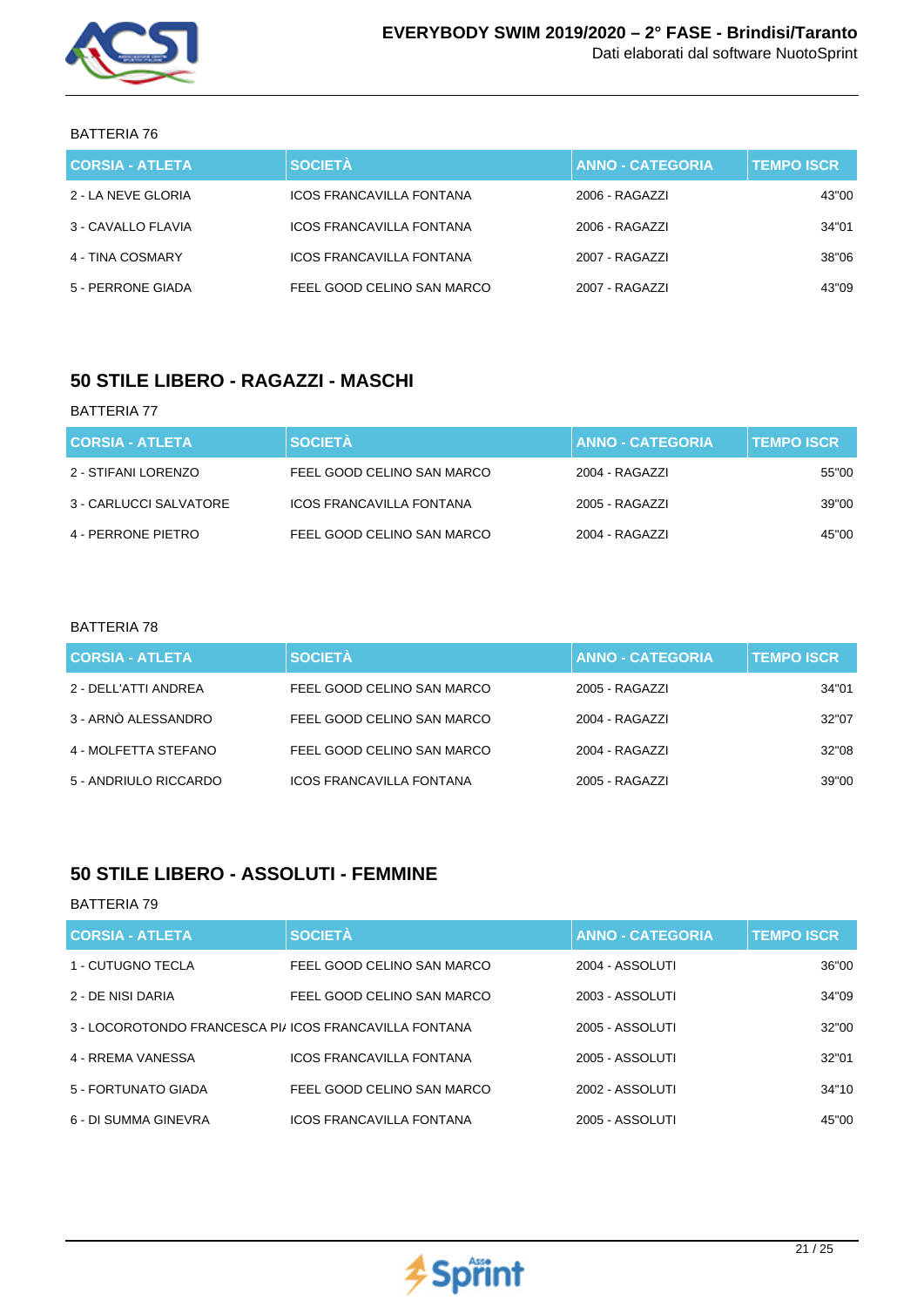

# **50 STILE LIBERO - ASSOLUTI - MASCHI**

### BATTERIA 80

| <b>CORSIA - ATLETA</b> | <b>SOCIETA</b>             | <b>I ANNO - CATEGORIA.</b> | <b>TEMPO ISCR</b> |
|------------------------|----------------------------|----------------------------|-------------------|
| 3 - MONTEFUSCO LUCA    | FEEL GOOD CELINO SAN MARCO | 2002 - ASSOLUTI            | 28"09             |
| 4 - DONATIELLO MICHAEL | ICOS FRANCAVILLA FONTANA   | 2003 - ASSOLUTI            | 32"00             |

### **50 RANA - ESORDIENTI A1 - FEMMINE**

#### BATTERIA 81

| <b>CORSIA - ATLETA</b>       | <b>SOCIETÀ</b>                  | <b>ANNO - CATEGORIA</b> | <b>TEMPO ISCR.</b> |
|------------------------------|---------------------------------|-------------------------|--------------------|
| 1 - D'ADORANTE MICAELA       | FEEL GOOD CELINO SAN MARCO      | 2009 - ESORDIENTI A1    | 1'30"00            |
| 2 - MIGLIETTA MARTA          | FEEL GOOD CELINO SAN MARCO      | 2009 - ESORDIENTI A1    | 1'10"00            |
| 3 - GUARINO MARIA ANTONIETTA | <b>ICOS FRANCAVILLA FONTANA</b> | 2009 - ESORDIENTI A1    | 57"01              |
| 4 - IAIA TANIA               | <b>ICOS FRANCAVILLA FONTANA</b> | 2009 - ESORDIENTI A1    | 1'05"08            |
| 5 - FERULLI SOFIA            | FEEL GOOD CELINO SAN MARCO      | 2009 - ESORDIENTI A1    | 1'20"00            |

### **50 RANA - ESORDIENTI A1 - MASCHI**

#### BATTERIA 82

| <b>CORSIA - ATLETA</b>  | <b>SOCIETÀ</b>                  | <b>ANNO - CATEGORIA</b> | <b>TEMPO ISCR</b> |
|-------------------------|---------------------------------|-------------------------|-------------------|
| 2 - MARZIO ANGELO       | <b>ICOS FRANCAVILLA FONTANA</b> | 2008 - ESORDIENTI A1    | 1'00"00           |
| 3 - NISI DAVIDE         | <b>ICOS FRANCAVILLA FONTANA</b> | 2008 - ESORDIENTI A1    | 47"00             |
| 4 - BUZZETTA ALESSANDRO | ICOS FRANCAVILLA FONTANA        | 2008 - ESORDIENTI A1    | 58"04             |

### **50 RANA - ESORDIENTI A2 - FEMMINE**

| <b>CORSIA - ATLETA</b> | <b>SOCIETÀ</b>                  | <b>ANNO - CATEGORIA</b> | <b>TEMPO ISCR</b> |
|------------------------|---------------------------------|-------------------------|-------------------|
| 2 - PERRONE ALESSIA    | FEEL GOOD CELINO SAN MARCO      | 2008 - ESORDIENTI A2    | 1'20"00           |
| 3 - NISI GRETA         | <b>ICOS FRANCAVILLA FONTANA</b> | 2008 - ESORDIENTI A2    | 47"60             |
| 4 - EPIFANI AGNESE     | FEEL GOOD CELINO SAN MARCO      | 2008 - ESORDIENTI A2    | 58"00             |

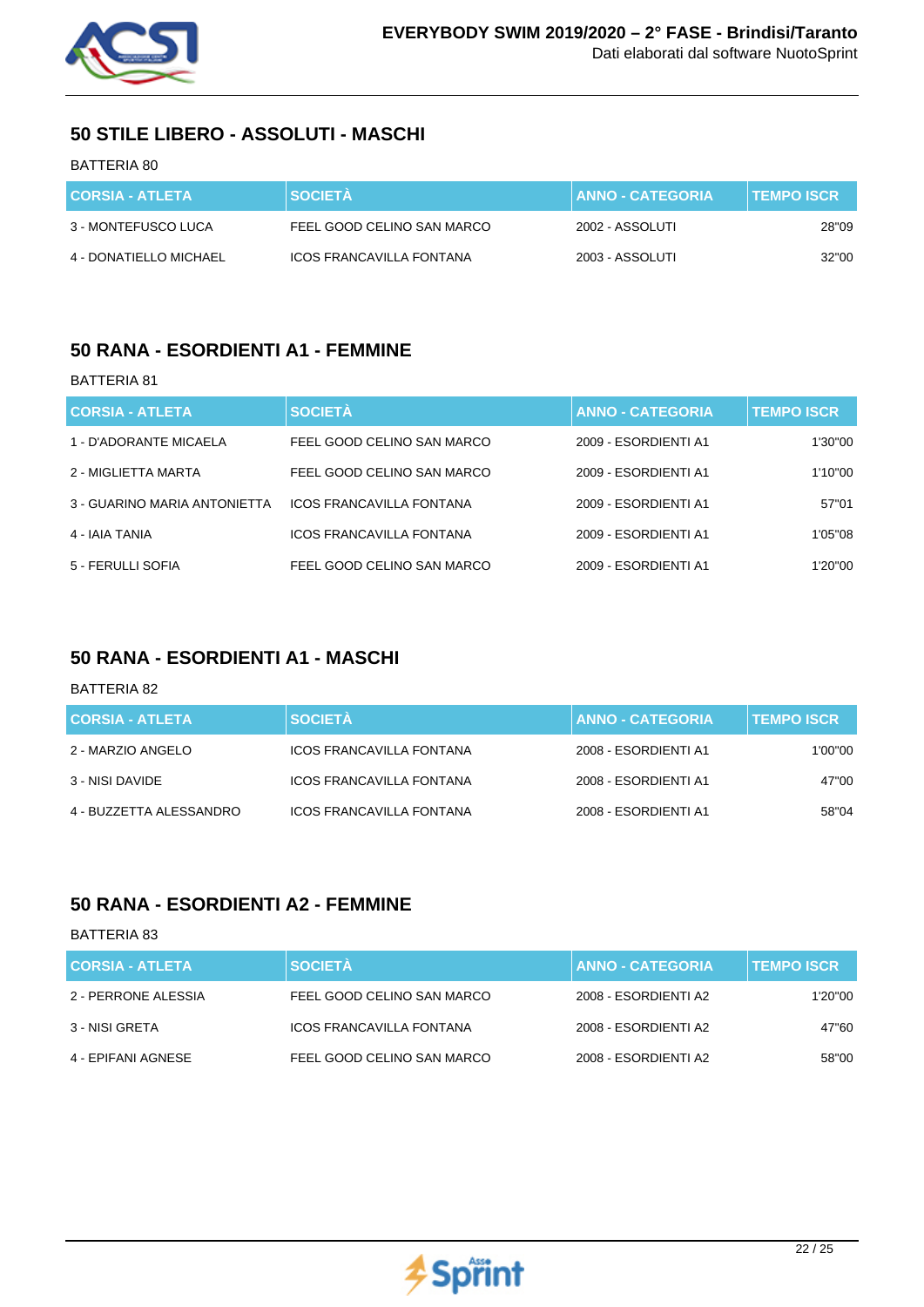

## **50 RANA - ESORDIENTI A2 - MASCHI**

### BATTERIA 84

| <b>CORSIA - ATLETA</b> | <b>SOCIETÀ</b>                  | <b>ANNO - CATEGORIA</b> | <b>TEMPO ISCR</b> |
|------------------------|---------------------------------|-------------------------|-------------------|
| 2 - LEO RAFFAELE       | <b>ICOS S.C. MANDURIA</b>       | 2007 - ESORDIENTI A2    | 51"01             |
| 3 - TRISCIUZZI TOMMASO | <b>ICOS FRANCAVILLA FONTANA</b> | 2007 - ESORDIENTI A2    | 48"05             |
| 4 - D'ADAMO DANIEL     | ICOS FRANCAVILLA FONTANA        | 2007 - ESORDIENTI A2    | 49"02             |
| 5 - GRECO MARCO        | FEEL GOOD CELINO SAN MARCO      | 2007 - ESORDIENTI A2    | 1'15"00           |

## **50 RANA - RAGAZZI - MASCHI**

#### BATTERIA 85

| <b>CORSIA - ATLETA</b> | <b>SOCIETA</b>           | <b>ANNO - CATEGORIA</b> | <b>TEMPO ISCR</b> |
|------------------------|--------------------------|-------------------------|-------------------|
| 3 - D'URSO EMANUELE    | ICOS FRANCAVILLA FONTANA | 2005 - RAGAZZI          | 51"20             |

### **50 RANA - ASSOLUTI - FEMMINE**

#### BATTERIA 86

| <b>CORSIA - ATLETA</b> | <b>SOCIETA</b>             | <b>ANNO - CATEGORIA</b> | <b>TEMPO ISCR</b> |
|------------------------|----------------------------|-------------------------|-------------------|
| 3 - FORTUNATO GIADA    | FEEL GOOD CELINO SAN MARCO | 2002 - ASSOLUTI         | 43"60             |
| 4 - LEONE BENEDETTA    | FEEL GOOD CELINO SAN MARCO | 2005 - ASSOLUTI         | 1'04''09          |

# **50 FARFALLA - ESORDIENTI A1 - FEMMINE**

### BATTERIA 87

| <b>CORSIA - ATLETA</b> | <b>SOCIETÀ</b>                  | <b>ANNO - CATEGORIA</b> | <b>TEMPO ISCR</b> |
|------------------------|---------------------------------|-------------------------|-------------------|
| 2 - SASSO GIULIA       | <b>ICOS FRANCAVILLA FONTANA</b> | 2009 - ESORDIENTI A1    | 1'07"00           |
| 3 - ASCENZO LUCA ELISE | <b>ICOS FRANCAVILLA FONTANA</b> | 2009 - ESORDIENTI A1    | 47"05             |
| 4 - SCIALPI SOFIA      | <b>ICOS FRANCAVILLA FONTANA</b> | 2009 - ESORDIENTI A1    | 1'03''00          |

## **50 FARFALLA - ESORDIENTI A1 - MASCHI**

| <b>CORSIA - ATLETA</b> | <b>SOCIETA</b>           | <b>ANNO - CATEGORIA</b> | I TEMPO ISCR ' |
|------------------------|--------------------------|-------------------------|----------------|
| 3 - FANIZZI MATTEO     | ICOS FRANCAVILLA FONTANA | 2008 - ESORDIENTI A1    | 55"00          |

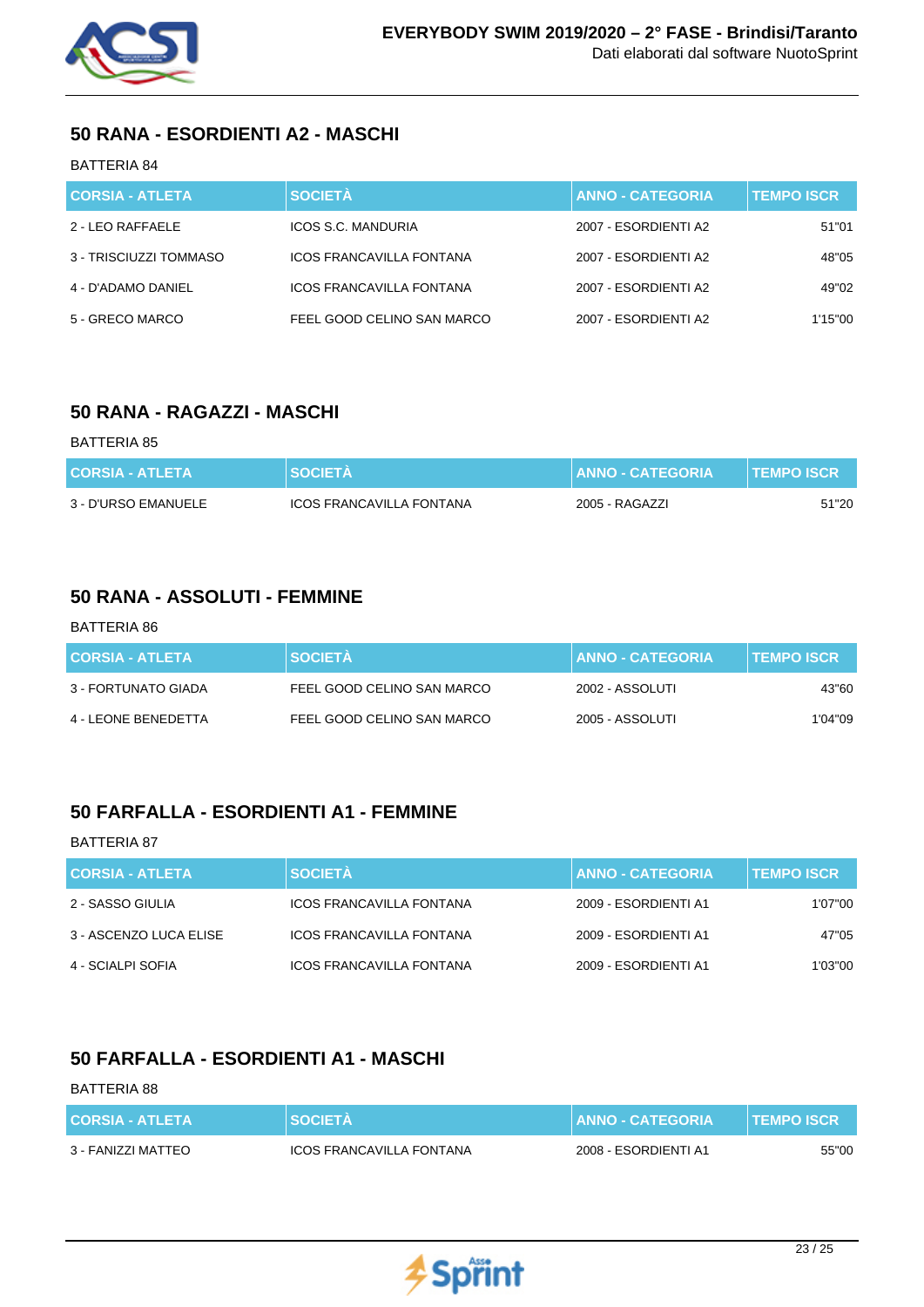

# **50 FARFALLA - ASSOLUTI - FEMMINE**

### BATTERIA 89

| <b>CORSIA - ATLETA</b> | <b>SOCIETA</b>             | <b>I ANNO - CATEGORIA.</b> | <b>TEMPO ISCR</b> |
|------------------------|----------------------------|----------------------------|-------------------|
| 3 - RREMA VANESSA      | ICOS FRANCAVILLA FONTANA   | 2005 - ASSOLUTI            | 37"01             |
| 4 - CUTUGNO TECLA      | FEEL GOOD CELINO SAN MARCO | 2004 - ASSOLUTI            | 50"00             |

### **50 FARFALLA - ASSOLUTI - MASCHI**

#### BATTERIA 90

| <b>CORSIA - ATLETA</b> | <b>SOCIETÀ</b>                  | <b>ANNO - CATEGORIA</b> | <b>TEMPO ISCR</b> |
|------------------------|---------------------------------|-------------------------|-------------------|
| 2 - DONATIELLO MICHAEL | <b>ICOS FRANCAVILLA FONTANA</b> | 2003 - ASSOLUTI         | 36"00             |
| 3 - MONTEFUSCO LUCA    | FEEL GOOD CELINO SAN MARCO      | 2002 - ASSOLUTI         | 33"08             |
| 4 - LODEDO TOMMASO     | ICOS FRANCAVILLA FONTANA        | 2003 - ASSOLUTI         | 35"00             |

### **50 FARFALLA - RAGAZZI - FEMMINE**

### BATTERIA 91

| <b>CORSIA - ATLETA</b> | <b>SOCIETÀ</b>           | <b>∐ANNO - CATEGORIA</b> . | <b>TEMPO ISCR</b> |
|------------------------|--------------------------|----------------------------|-------------------|
| 3 - TINA COSMARY       | ICOS FRANCAVILLA FONTANA | 2007 - RAGAZZI             | 42"09             |
| 4 - CAVALLO GIADA      | ICOS FRANCAVILLA FONTANA | 2006 - RAGAZZI             | 47"00             |

## **100 MISTI - ASSOLUTI - MASCHI**

| <b>CORSIA - ATLETA</b> | <b>SOCIETA</b>                  | <b>ANNO - CATEGORIA</b> | <b>TEMPO ISCR</b> |
|------------------------|---------------------------------|-------------------------|-------------------|
| 3 - RESTA PAOLO        | <b>ICOS FRANCAVILLA FONTANA</b> | 2003 - ASSOLUTI         | 1'30"00           |